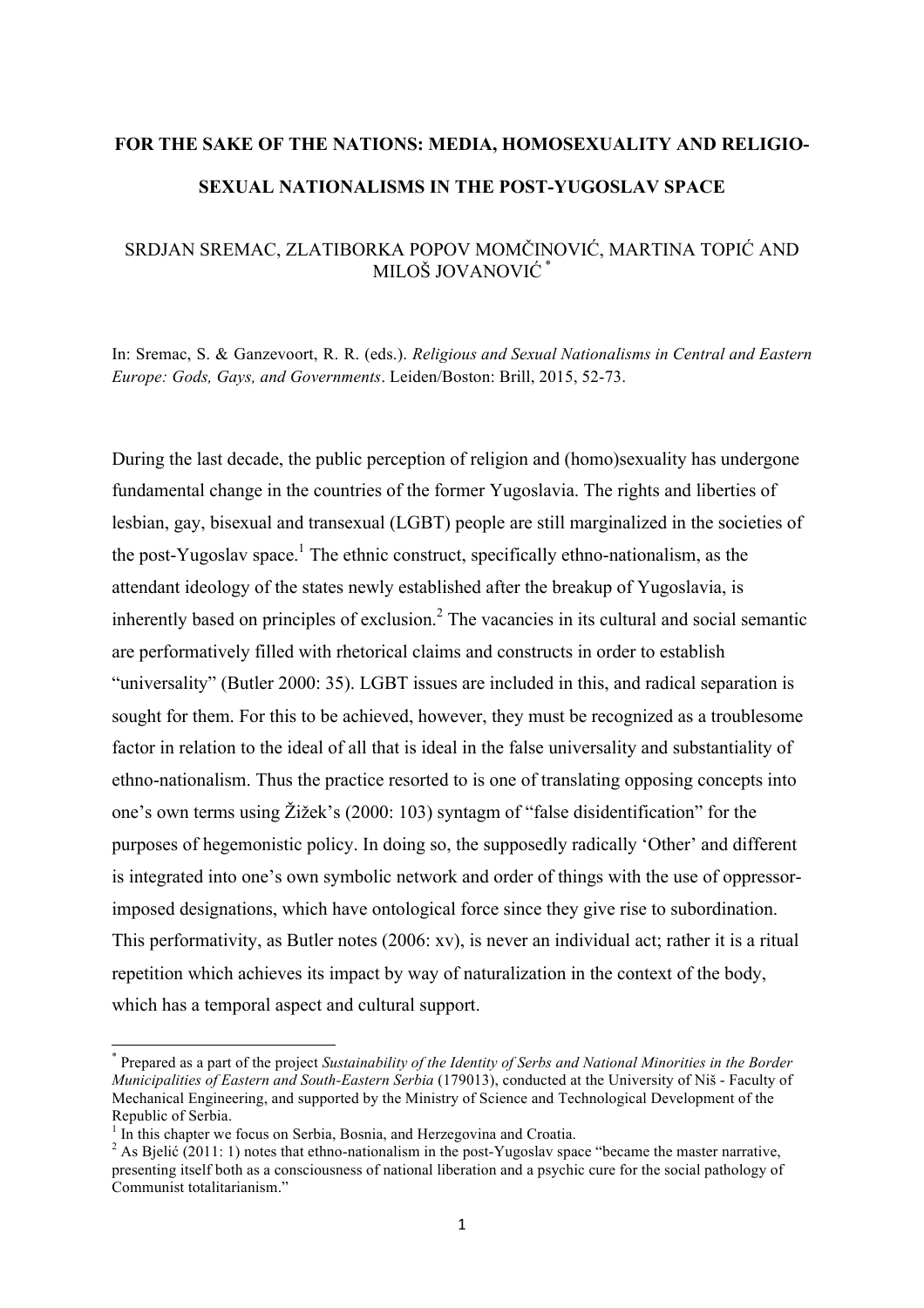In such a context, the nations of the former Yugoslavia need religion in order to transcend the post-transitional reality symbolically and ritually. Religion is the prime mover that sets all that is national in motion, yet at the same time it sets its ultimata, as traditional religious values are presented as the height of morality (Juergensmeyer 2006, 2008, Brubaker 2012, Grigoriadis 2013). Such religion and religiosity is of necessity ideologized, though declaring and presuming itself to be universal, transcendent and uncontaminated. It is presented as universal despite seeking to define key aspects of the ethnopolitical narrative (Mujkić 2010: 102). Or as Bourdieu (1977: 167) has noted, every established order has a tendency to portray its arbitrariness as something natural.

 In the context of Croatia, Serbia, and Bosnia and Herzegovina, both religion and diversity relating to sexual orientation and/or gender identities have taken on public significance. Public statements by religious officials and political leaders have displayed a high degree of homonegative attitudes, including hate speech and strong discriminatory positions. Of course there are also positive and affirmative examples that do not get much media coverage, especially not at times when Pride Parades or other occasions involving LGBT issues come under the media spotlight. For example, the political and religious discourse in Serbia rejects the explicit acceptance of the LGBT community. As a result of the patriarchal tradition and homonegative attitudes, 67% of those surveyed in Serbia, male and female, have said that homosexuality is an illness, while 53% believe that the government needs to act to suppress homosexuality (Prejudices exposed 2010). Similar results have become evident from research recently conducted by the Centre for Civic Education, according to which two thirds of Montenegrins believe that homosexuality is an illness, while 80% believe that it should remain a private matter. Other data from Central and Eastern Europe and South-Eastern Europe show that homophobia is far more pervasive than in other parts of Europe (Andreescu 2011, Takács and Szalma 2011).

 As we will see later in this chapter, the background to these attitudes lies in the interpretation of homosexuality as a threat from the West against the traditional values of national and religious identity. The tone, intensity and ideological oversaturation of these accusations is situated within today's traditionalist discourse in the post-Yugoslav space, which is opposed to processes of modernization, postulating conservatism as the answer to social crisis, insecurity and the devastating consequences of transition (Jovanović 2013, van der Berg et al. 2014).

This study is based on a constructivist approach that tackles issues of the representation of symbolic systems capable of expressing meaning and power systems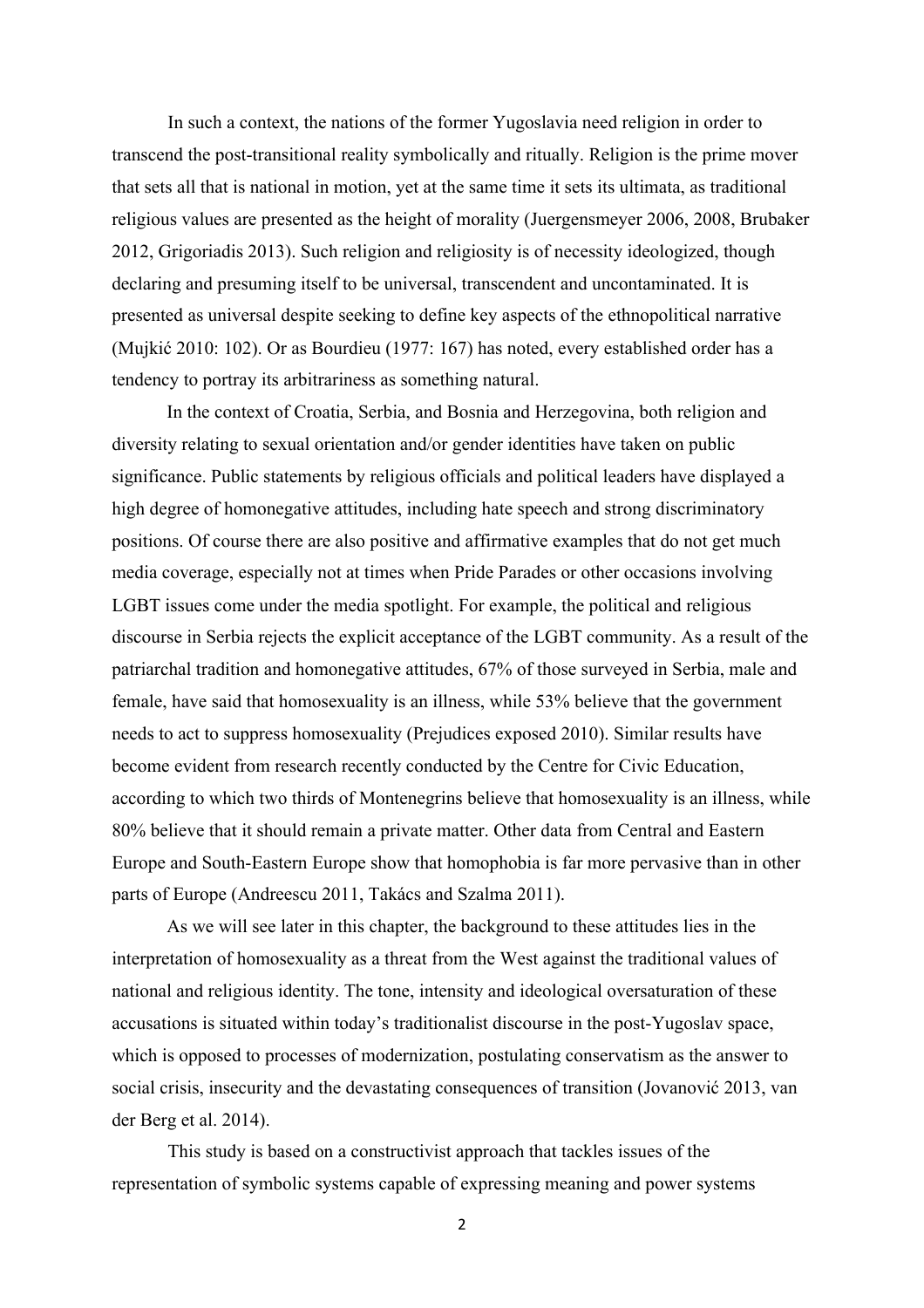connected with specific relational forces. Using a combination of theoretical insights, this approach proposes an analysis of representation (Hall 1997) as a source of the production of social constructs regarding the LGBT community (including hate speech), taking into consideration who constructs these representations and how, through a variety of discursive practices. In this way, public discourse or what Ahmed (2004) calls the "effective economies" (hate speech, disgust, fear, shame) has power and is able to dictate modes of behavior. Therefore, in the context of this study, the social power of discourse is exhibited through the hate speech of religious actors and politicians, in order to exclude and marginalize the LGBT community, to the extent that it can even create national identities through the debate. Our aim is to understand how hate speech functions in public discourse, as well as how the relationships and effects of these discourses of marginalization, social exclusion and violence are named against sexual minorities. Thus, the research aims to contribute to a better understanding of the power of the discourse and its effect on social exclusion, which has important ramifications for nation-state building and national preservation and/or defense.

In this chapter the key research issues that will be addressed are as follows:

1) Investigation of the connection between ethno-nationalism, religion and homosexuality in current public discourse in Serbia, Bosnia and Herzegovina and Croatia;

2) Investigation of the relationship between these discourses and the religiouspolitical configuration in different national and media contexts;

3) Analysis of the consequences of these discourses on marginalization, social exclusion and violence.

The Example of Serbia: "Clenched Fists of the Humiliated and Offended" Until recently the Serbian Orthodox Church was completely indifferent and mute on the issue of homosexuality. With the increased visibility of the LGBT population that began with the fall of the Milošević regime in 2000 and the (unsuccessful) attempt to organize the first Pride Parade in 2001 (now remembered as the "massacre pride"), the Church has felt provoked, and open hostility has followed, permeated by moralist and nationalist discourse (Jovanović, 2011). Generally speaking, the emergence of homosexuality as a topic of debate has been interpreted in Church circles as an imposition of the "decadent West" (Tucić 2011: 45) and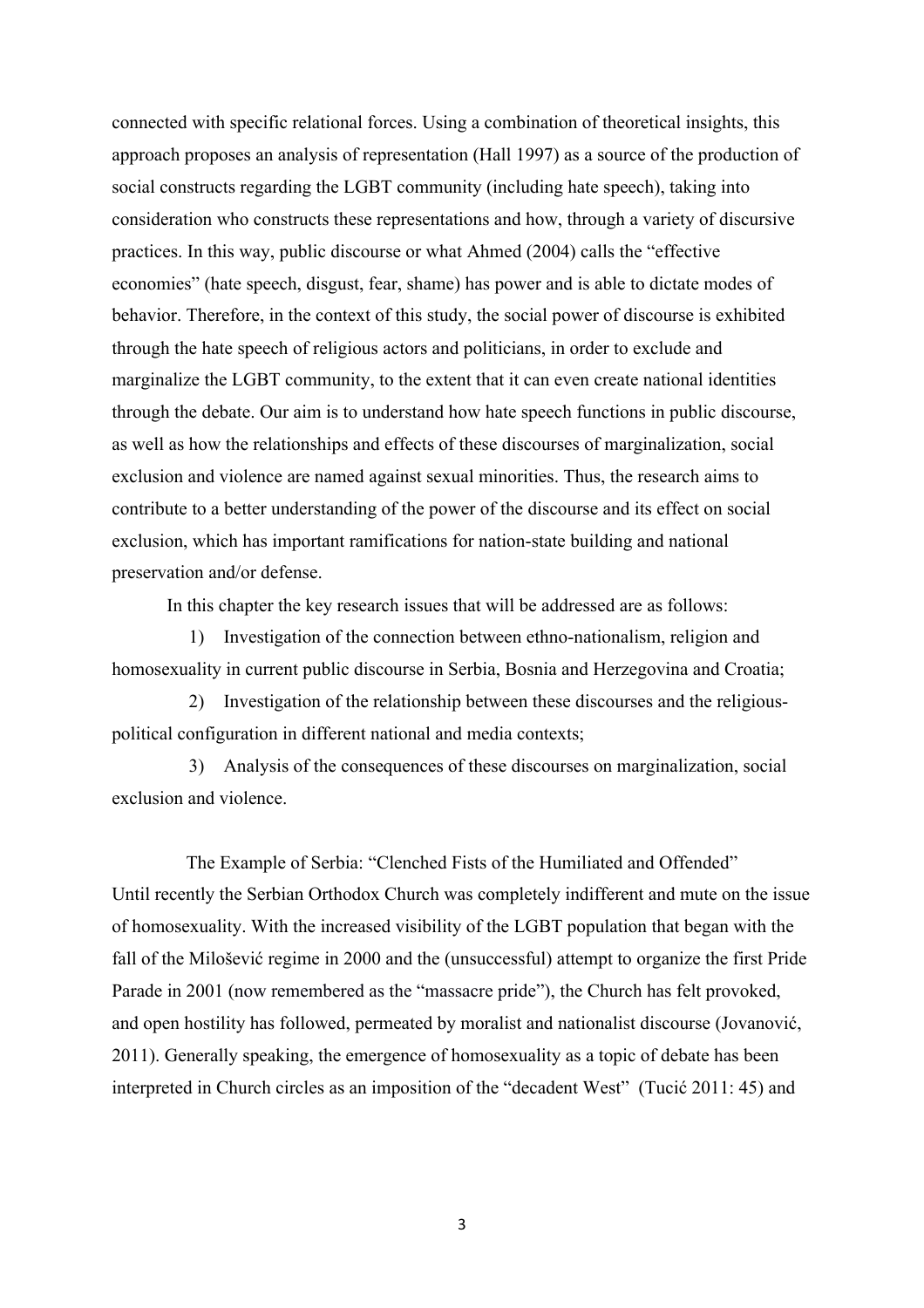as foreign to "our history, tradition and culture" (Irinej, 2011).<sup>3</sup> The syntagm "non-traditional sexual orientation," used to indicate this variant of human sexuality, is somewhat indicative. We also encounter publicists who, inflamed with the ardor of self-victimization, speak of "LGBT dictatorship" (Informativna služba Srpskog sabora Dveri 2010), the "gay Inquisition" (Dimitrijević 2011), and "terror of the minority." Or we might quote Živković (2007: 22): "Who gave them the right to 'tolerate' and respect the right of so-called 'marginal groups' while at the same time meting out totalitarian and fascistoid treatment of the rights of the 'majority' (including the faithful of the SPC [Serbian Orthodox Church])?"

 The Pride Parade is seen as an offense – "a humiliation and a fulfillment of foreign desires: These marches insult the morals of the absolute majority, not just those of Christians but those of members of the other great religions, and they should not be allowed. I respect individual liberty, but not liberty that leads to anarchy" (Spaić and Popović 2012: 18). Patriarch Irinej demonstrated a similar attitude when he sent a memorandum to Prime Minister Ivica Dačić demanding a ban on an exhibition of photographs called *Ecce Homo* by Swedish artist Elisabeth Ohlson Wahllin that opened in Belgrade on 3 October 2012, which he described as "shameful," "horrific" and "scandalous." At one point Patriarch Irinej (2012) declared the following:

This deeply insulting exhibition has been promoted by homosexuals, the organizers of the Pride Parade, planned for 3 October this year [2012]. We likewise request and demand that the planned tragicomedy known as the Pride Parade – which really ought to be called the "Shame Parade," and which casts a dark moral shadow over our city, our centuries of Christian culture and the dignity of the family as the basic cell of the human race – be prevented from taking place.

The negative attitude toward the LGBT issue reached its pinnacle in a statement by the Patriarch in which he claimed that the rains that had caused catastrophic flooding in Serbia in 2014 were a warning from God and a call to repentance regarding preparations for a gathering which "represents great lawlessness and a despicable vice, in which they declare pride and assert their dignity and democracy, yet which entirely opposes god and the law of life" (Tanjug 2014a). This was an allusion to the Pride Parade to be held in Belgrade, which in a second statement published on the same day (15 May) he called "the tip of an iceberg of immorality, a gathering of all flaw and vice" (Tanjug 2014b). In the same spirit, four days later Metropolitan Amfilohije joined the blaming game, declaring that the flooding which had

<sup>&</sup>lt;sup>3</sup> All translations from foreign language sources are the authors' own unless otherwise stated.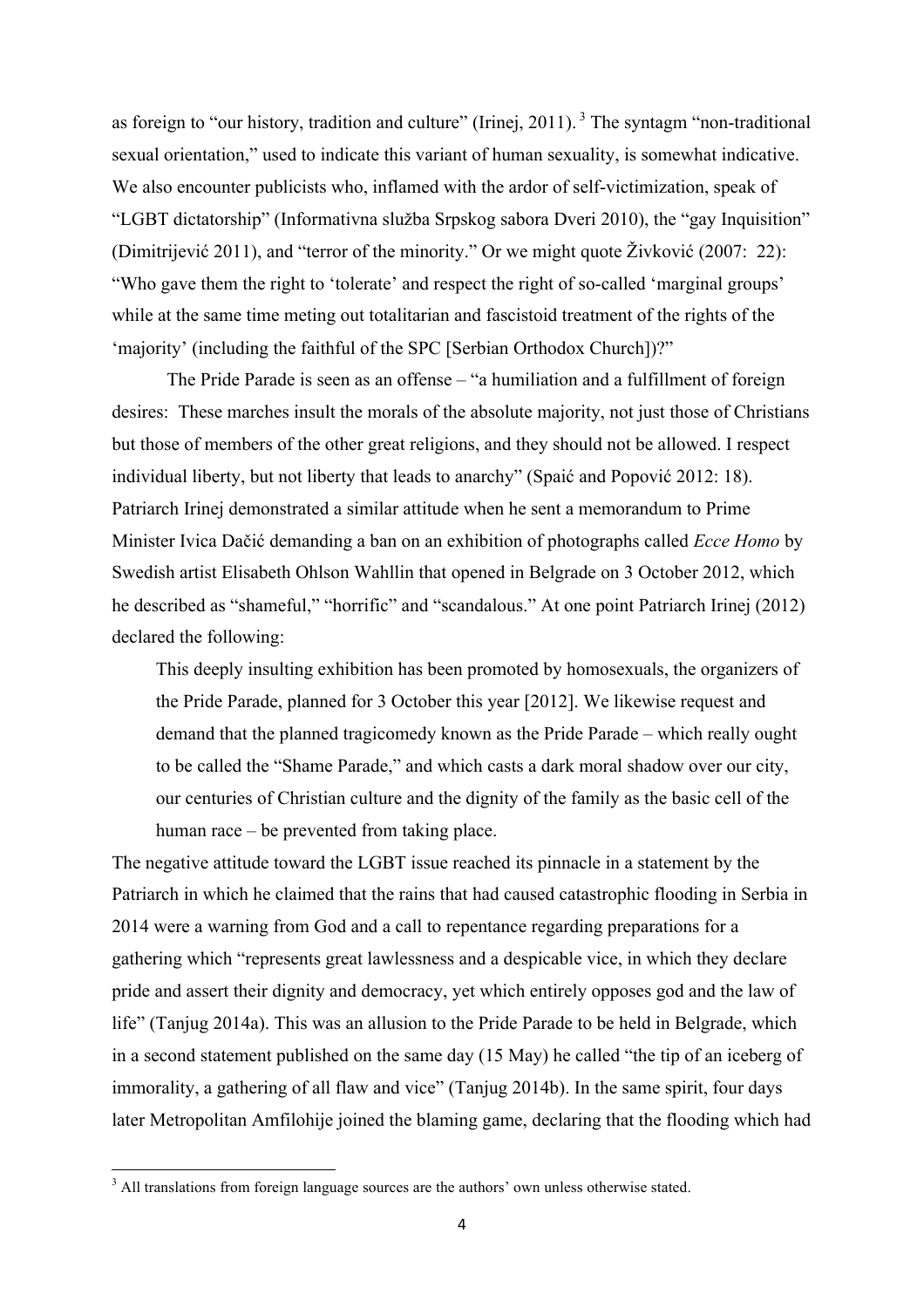befallen the nation was "a sign that the Lord loves us," that he was testing us so that we might "return to the true path," and that it was no coincidence that the disaster had come in the wake of the victory by Austrian drag artiste Conchita Wurst at the 2014 Eurovision Song Contest, explaining that the extreme weather was a sign that people must reject this "Jesuslike figure" (Internet portal 021: 2014).

 The Church is mounting an antimodernist defense against the assault from the Western "ideology of homosexualism" (*sic*) whereby the issue is being relocated from the field of human rights to the sphere of moralism. Leading the way in this is Metropolitan Amfilohije, who speaks of "violence against the moral order of things" (2010: 6–7). The list of pejoratives, already lengthy, aimed at homosexuals and homosexuality, is constantly being expanded: "mental illness," "grave disorder of the human personality," "abomination before God," "persons almost entirely lacking in physical and human virtue," "conscious or unconscious impulse to self-destruction," and "desecration and misuse of human nature and its God-given drives."

 An indicative example of such discourse is the article by Nebojša Bakarec in the newspaper *Печат*, an egregious example of conspiratorial anti-Western discourse in the context of the public debate on the 2013 Pride Parade. Bakarec, vice-chair of the executive board of the DSS (the Democratic Party of Serbia [Demokratska Stranka Srbije]), a centerright party with a conservative agenda and open support for the Serbian Orthodox Church, wrote the article under the title "I won't forgive you for the children" (*Decu vam neću oprostiti*) as a response to an exhibition called *Our Queer Childhood*, held in Belgrade as part of the Pride Parade event in 2013. It is worth noting that in 2012 Bakarec was found guilty of discrimination against LGBT people and of hate speech when he claimed in his article titled *Drugi oktobar 2011* that homosexuality was a pathology that should be treated medically. In "I won't forgive you for the children," Bakarec (2013: 36) "exposes" the gay lobby with the following claims:

It is obvious that foreign patrons have footed the bill for everything – either that or the self-proclaimed associations of fags,<sup>4</sup> lesbians and others have got lots of money. Either way the money originated abroad. What I am getting at is that it is clear that the EU and USA have invested significant funds in the Parade itself – the Week of Shame – and

<sup>4</sup> Serbo and Croatian – *peder*. *Peder* and *pederluk* are terms which once had a "technical" meaning and are frequently used by opponents of LGBT issues, even in print, but can today hardly be construed as anything other than derogatory. They are loosely translated herein as "fag" and "faggery."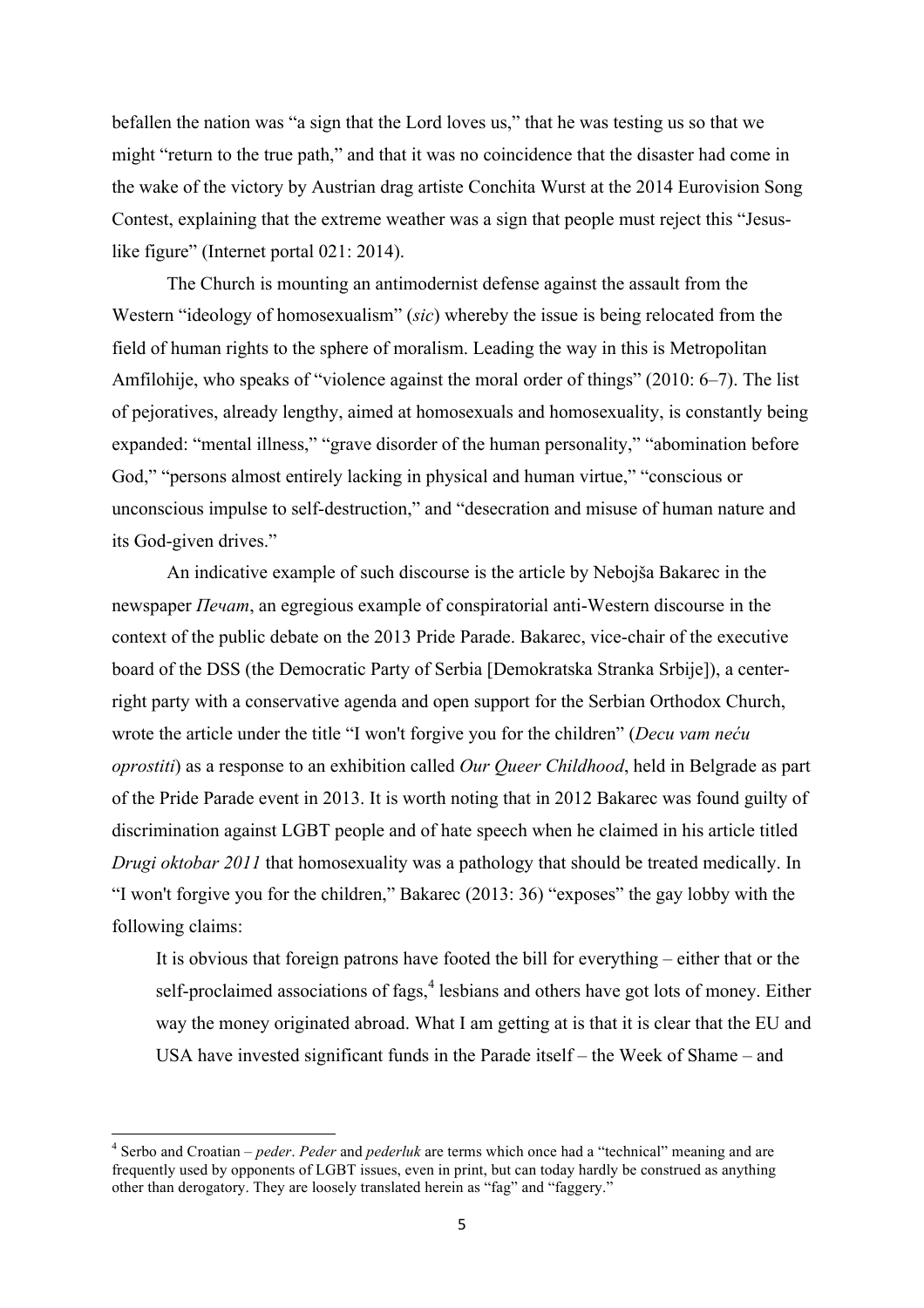every year this funding clearly increases, as does the political support, pressure and blackmail.

According to Bakarec (2013: 37), Serbia needs to protect juveniles by way of a law similar to that in Russia. Even more interesting is the apocalyptic undertone of the article as a whole, and of the subtitle "The end of the world is nigh" (*Biće skoro propast sveta*), with Bakarec developing a discourse on eschatological technocracy, predicting:

…a brave new world, in which children will be conceived and born by purely artificial means, in surrogate wombs. Children will be brought up by homosexually conditioned robots and artificially generated e-personas. Only same-sex sexuality will be permitted… What remains of the human race will ultimately die out, extinguish itself. Apocalypse. The Day of Judgment.

Through these and similar statements, Bakarec is explicitly agitating for and promoting an anti-Western discourse with the mission of saving Serbia from the morally ruined West.

 An even more banal example of sexual and religious nationalism can be found in statements by Borislav Pelević (2013) in the television program *Revolucija* broadcast on TV Happy. Pelević, once better known as the general of Arkan's Tigers<sup>5</sup> had the following to say:

I wonder if the parents [of the organizers of Pride] are proud of their children who are homosexuals. Who are abnormal, who are perverted, who are sick and who war against normal life in Serbia. Against our Orthodox faith, against our glorious Serbian tradition. I see no reason; nobody is preventing them from engaging in their perverse and debauched acts in their own homes ... But why do they poison our children? Why do the media devote so much attention to those sick, perverted, abnormal people? Why do they want to poison our children with that?

Pelević's homonegative statement is a classic example of the perception of homosexuals as sick, sinful and deviant, and his invocation of tradition and Christianity in the struggle against homosexuality is a well-established discursive strategy. As a rule, the debate is waged on the level of religion, ethics and morals, while neglecting the issues of human rights, discrimination and tolerance. General lack of moderation coupled with moralistic zeal in the rhetoric of both Bakarec and Pelević actually attests to their marginal position in the political

<sup>&</sup>lt;sup>5</sup> Željko Ražnatović Arkan was a Serbian criminal and commander of a paramilitary force in the Yugoslav wars. He was accused by the UN of crimes against humanity for his role during the war in Croatia.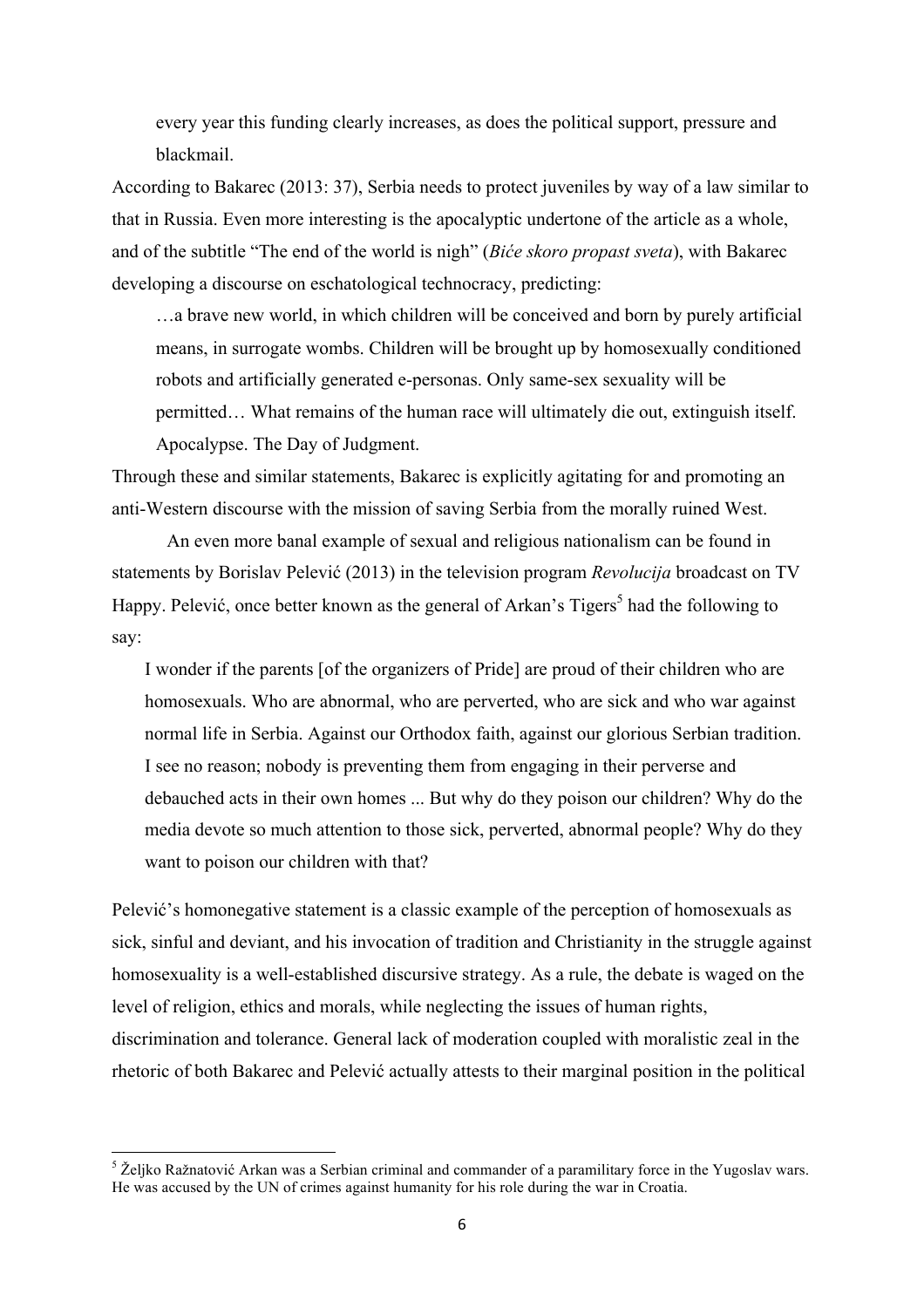life of contemporary Serbia, as that rhetoric's main function is in drawing public attention and securing some space under the political sun.

 It seems that church officials would prefer to ignore and gloss over same-sex attraction as a subject of no importance: "Given the current spiritual, social and political condition of our nation and state we believe that certain media and certain non-governmental organizations, out of their own base, if not subterranean interests, have imposed this disagreeable topic on our entire society, a topic which is in essence irrelevant to us" (Irinej, 2010: 5). Calls can also be heard from certain secular circles, to "prohibit homosexual propaganda and its promotion among juveniles" (Vukadinović et al. 2012; regarding the debate which this sparked, see Antonić 2012 and Gligorijević 2012), a wording which is very reminiscent of the legislation on "the prohibition of homosexual propaganda," enacted in Russia in June 2013 at the same session of the Duma at which the law prohibiting "offense against believers" was passed.

 The proposed Law Against Discrimination in 2009 "forced" the Church to react and to end its "policy of silence." Two articles of this law were a particular focus of attention. First was Article 18, which in the draft law prohibited the denial of the right to accept, maintain, express and change faith or convictions, to which, at the initiative of the seven "traditional religious communities," headed by the Serbian Orthodox Church, a paragraph was added which absolved priests and religious ministers of responsibility for discriminatory action if their behavior was in accordance with the religious doctrine they advocated. Article 21 of the draft law prohibited discrimination on the basis of sexual orientation and gender identity, with specific mention of transsexuality in the third paragraph. In the final, enacted version of the law, the third paragraph was left out, as was all mention of gender identity (Jovanović 2013: 89-91). Condemnation of homosexuality from a position of religiously colored nationalism is done by juxtaposing the Pride Parade with the problem of Kosovo and Metohija, thus situating homosexuality in the position of the "Other," among the opposition according to which "the national" is constituted. The patriarch himself employs this discursive strategy (cf. Irinej 2011).

 A thorn in the side of the church remains in the form of homosexuality (including homosexual pedophilia), which is dealt with by way of deafening silence. Examples of this have been accusations against Bishop Pahomije of Vranje, the homosexual scandal concerning the Bishop of Zvornik-Tuzla, Vasilije Kačavenda, which ended in his early retirement, as well as the case of the Abbot of Novo Hopovo monastery Ilarion who was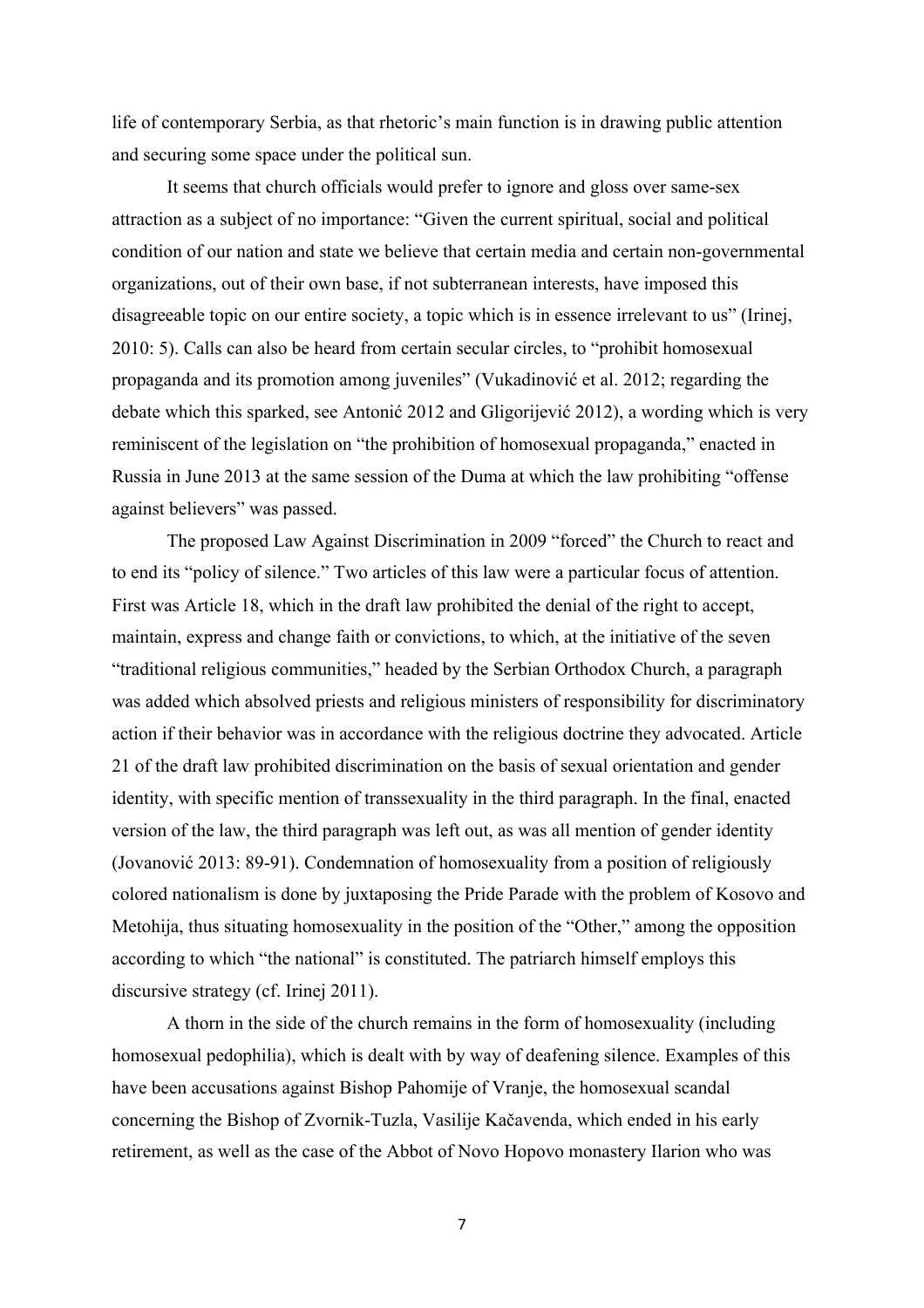accused of "prohibited sexual acts with juveniles." Any mention of the topic that there may be is couched in denial.

The Example of Bosnia and Herzegovina: "It Should be Kept Within Four Walls" Bosnia and Herzegovina is another striking example of the relationship between religion, nationalism and (homo)sexuality. As in other areas of the post-Yugoslav space, religious institutions have been the main incubators of nationalism (Mujkić 2010: 120). However, nowhere has this been more apparent than in Bosnia and Herzegovina, in view of the fact that this is the only Republic of the former Yugoslavia which did not have a titular nation and to this day no official definition of the Bosniac nationality has been adopted (Mujkić 2010: 129). Religion "sprang to assist" in the "nativization" and "indigenization" of the three "leading," so-called constitutive nationalities in Bosnia and Herzegovina: Bosniacs, Croats and Serbs. Within such a context, LGBT issues are, seemingly of some kind of historical necessity, set within ethno-confessional frameworks and subject to their rule and measure. In Bosnia and Herzegovina, gay pride parades have not been organized to date.

 Since in Bosnia and Herzegovina there is a constant manufacturing of the national, which as such remains incomplete, the role of various elites in these discourses is of special significance. As regards the political elite, political parties in the country have no official stance, either positive or negative, toward this subject, except that there is a particular tendency toward the expression of homonegative attitudes on the part of politicians from parties on the political right, who not infrequently invoke God's laws and traditional values, and in that context directly or indirectly condemn the LGBT community. Thus, for example, Bakir Izetbegović, currently a member of the country's Presidency and vice-president of the Party of Democratic Action (Stranka Demokratske Akcije – SDA), once said: "I am not in the least pleased with the holding of the Queer Festival. This reminder of Sodom and Gomorrah on the day of the  $27<sup>th</sup>$  night [of Ramadan], a noble night which Muslims look forward to – I am not at all pleased by that" (Nurkić 2012). Izetbegović also said around the time of the Queer Festival that, "They [LGBT people] have a right to their sexual orientation, or rather disorientation, but we will employ all moral means to fight the influence of homosexuality on youth... It's something that will spread if you let it. It should be kept

<sup>&</sup>lt;sup>6</sup> In a response to the 2014 Pride Parade, Patriarch Irinej glossed over the pedophilia scandal among the bishops. Using the well-established anti-Western discourse, the patriarch declared the following: "If the gay sexual orientation is justified and should be propagated, then why the same is not true for pedophilia, widespread in the Western world, as well as incest [...] Why is their right less important than the so-called right of your sexual (dis)orientation." (B92 2014).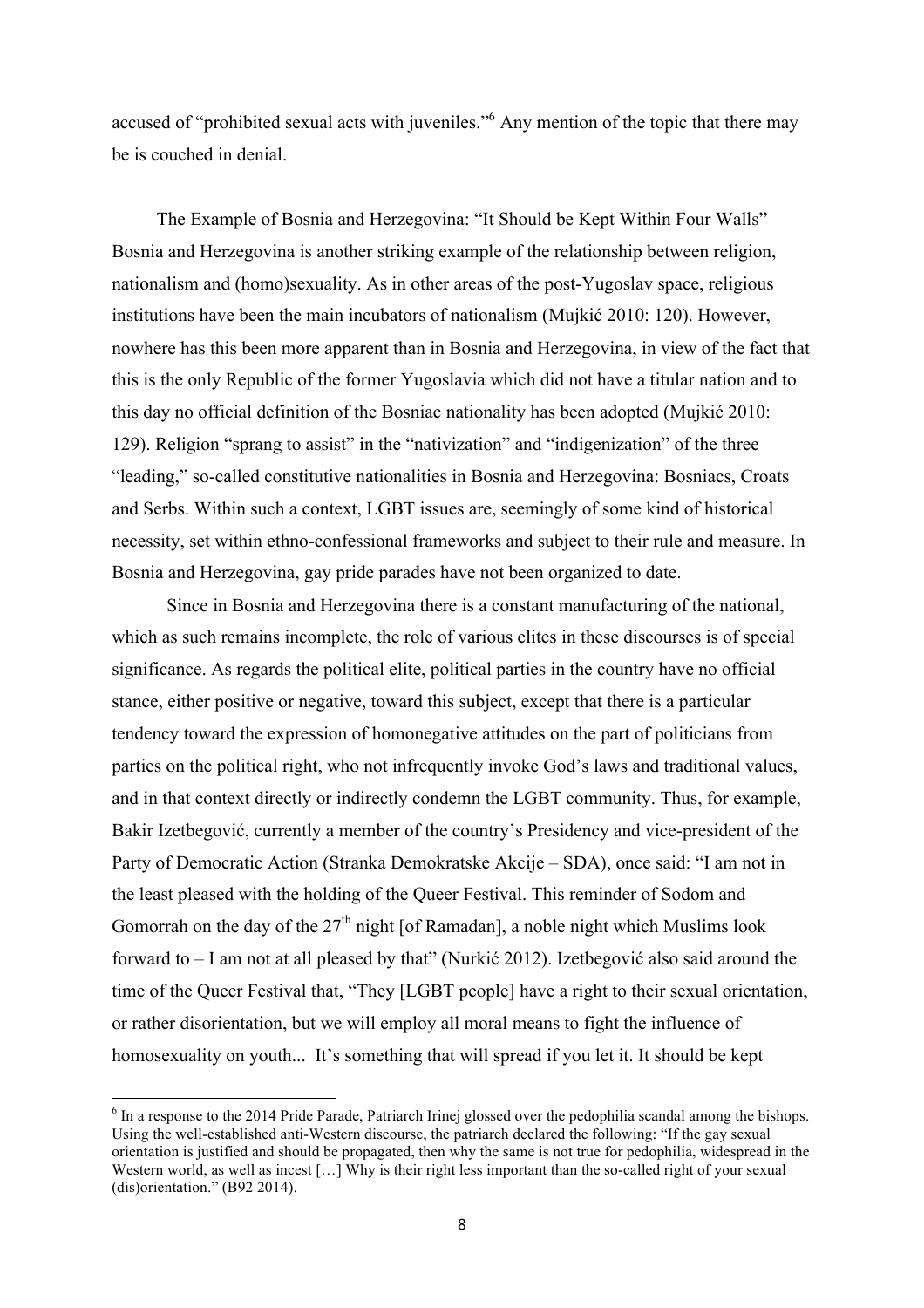between four walls..." (Čaušević and Gavrić 2012: 317). Statements like these can be perceived by ultra-nationalist organizations as a call to violence against LGBT people, which serves to solidify further the stereotypes and prejudices that homosexuality is an illness and is to be weeded out. As chairman of the BiH Presidency, Izetbegović also stated, in *Gracija* magazine of October 2010, that, "we must fight with all moral means against those who seek to pervert a highly moral society. Everybody has the right to live their life as they please, but not the right to present the perverted as normal to young people and to call them to join in" (Barreiro and Vasić 2012: 24). Member of the Federation of Bosnia and Herzegovina Parliament, Amila Alikadić-Husović deemed it inappropriate that "something like that" was being held in the month of Ramadan, adding, "[h]omosexuality is condemned by every religion. Who are we to approve of something that God forbids?" (cf. Vučetić, Rašević and Popov-Momčinović 2013: 15). From this and similar quotes one can see the intermingling of the ethno-nationalist, religious and homonegative, as well as the way in which such statements circulate practically unhindered in public discourse, the primary mediators of which are the mass-media. With their lack of critical distance from the source of the "information," they further contribute to the circulation of hate speech against LGBT people and lend support to constructs which reflect certain power relationships, social fracturing and hierarchy.

 The most homonegative statements by religious officials could be read in the magazine SAFF, which has a narrow readership oriented towards radical Islam, though it should be noted that this magazine also has an online edition accessible by the broader public. In this magazine, LGBT people are depicted as having fallen into the trap of Shaytan, concealing obvious sin by calling it by another name while invoking human rights and liberties (Durkalić 2012a: 147). The most egregious example of "anti-gay propaganda", as cited by Durkalić, could be read in the same magazine in the editorial "Fagland" (*Pederland*) (Alispahić 2008: 18), headlined "Struggle for Survival" ('*Borba za opstanak*') with the opening sentence of the editorial: "The goal of the festival of fags in the month of Ramadan was not just meant as an affirmation of faggery but as a provocation and intimidation of Muslims, with the ultimate ambition of having the Bosniacs accept faggery as a lesser evil than their own tradition" (Durkalić 2012b: 176). What is especially striking is that ethnic distancing from the "aggressor" (read: the Serbs<sup>7</sup>) has, by use of discursive sophistry in one article in this magazine, been depicted in a positive light as regards the treatment of LGBT

 $7$  The Bosniacs tend to regard the 1990s war in BiH as an act of aggression by the Serbs and reject the term "civil war"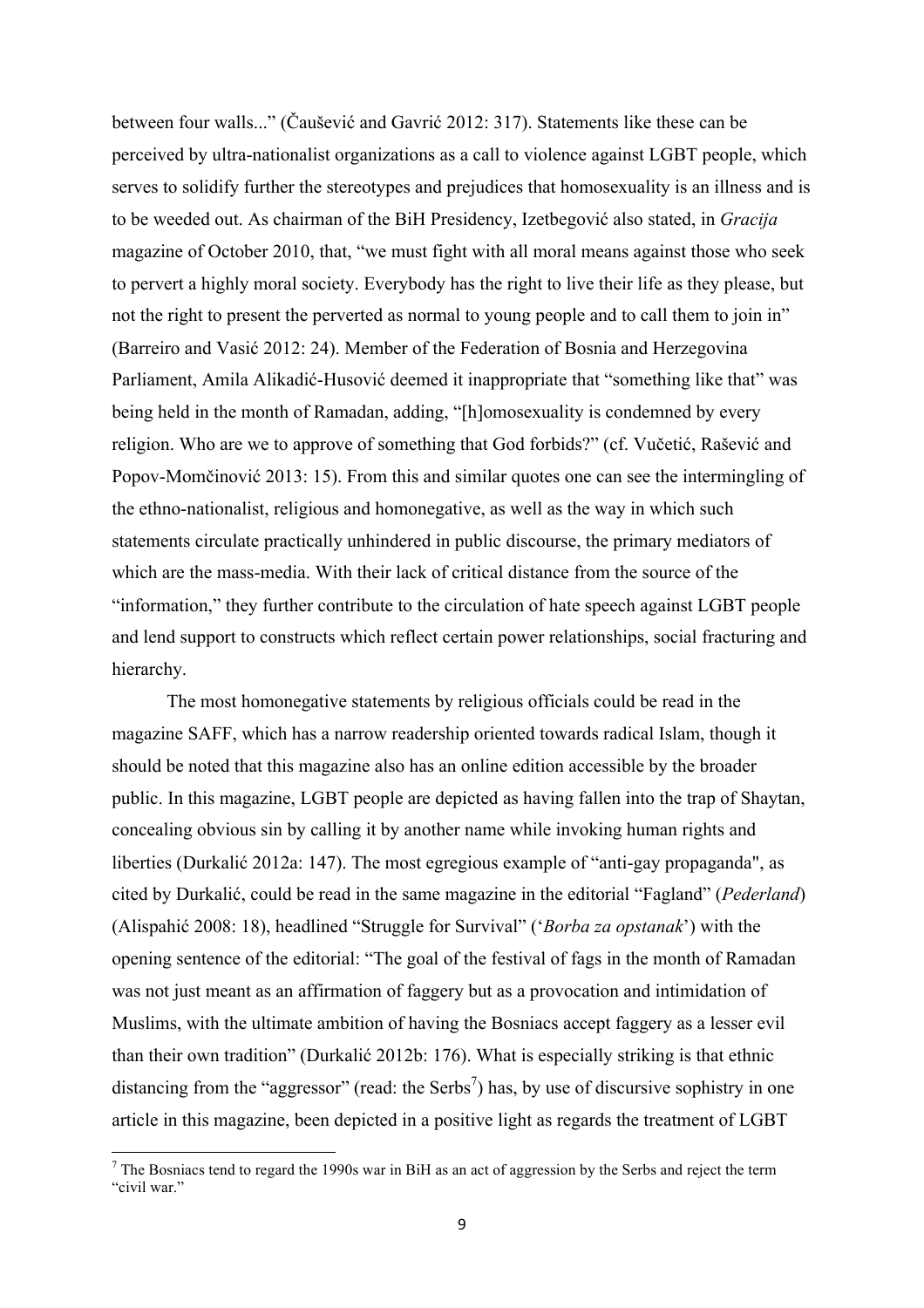issues, with the goal of mobilizing Bosniacs and Muslims against LGBT people and, more generally, awakening their patriotic sentiment. So we read the words of Milanko Mihaljica, leader of the Serbian Radical Party of the Republic of Srpska, who declared that Sarajevo was just the place for the Queer Festival, since "[the Republic of] Srpska will never allow debauchery and perversion in its streets, nor lend support to unnatural tendencies" (Durkalić 2012a: 99).

 However, this well-established discourse does not end here. It also produces and reproduces moral panic and social confusion. Thus the largest daily newspaper in BiH, Dnevni Avaz, ran a front page headline on August 28, 2008 which inquired in huge letters: "Who is trying to trick the Bosniacs by holding the gay gathering during Ramadan?" (*Ko Bošnjacima podvaljuje gay okupljanje u Ramazanu?*)*.* This linking of Ramadan with the festival served to depict the festival as an attack on religion, even though the festival program did not touch on religious themes. Dnevni Avaz used less inflammatory language than SAFF, "ideologization in 'so many words' ... but the 'job' was done for them by numerous public figures, their statements serving to indoctrinate the readership in the idea that queer people are sick and that the festival was deliberately timed to coincide with Ramadan and hence they were disrespecting Islam and its fundamental values" (Durkalić 2012b: 181–82).

 It should also be noted that the supposedly more politically correct media do not always respect the code of professional reporting ethics where LGBT topics are concerned. For example, they constantly interview the same people, they place no critical distance between themselves and the source of the (dis)information, and so on, thereby contributing to the creation of a homonegative social climate. The fact that the great majority of members of the public, both male and female, consider homosexuality to be an illness and have a high degree of social distance toward the LGBT population, would seem to support this theory (Popov-Momčinović 2013), while the media are just there to show "things as they are" (see Milojević 2012).

 As the guardians and proponents of the national interests of the constitutive nationalities, politicians have also not been immune to moral panic. This interests which they mystify in various ways in view of the fact that the Constitution does not specify which issues come under the category of national interests, even though under this guise and through the so-called House of Peoples in which the representatives of the constitutive nationalities sit, they can block laws and decisions taken by the representative parliamentary bodies. From such statements we can clearly see the intermingling of the national and the religious, and this intermingling is not infrequently mediated by LGBT issues. This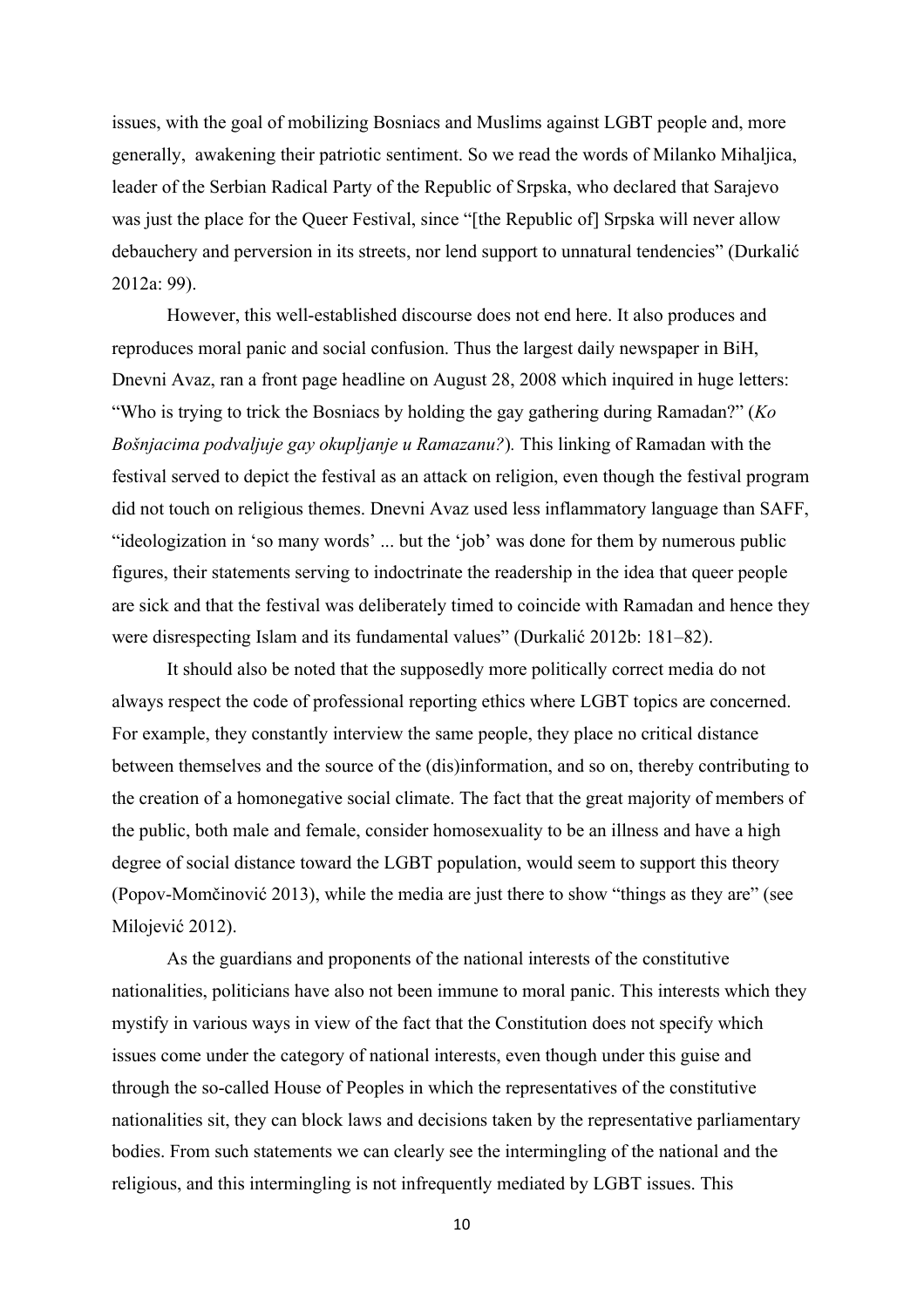discursive negotiation is thus a place of agreement and common ground irrespective of the national and religious affiliations of the politicians and of whether or not this topic is discussed or glossed over. And when it is discussed, using the mechanisms of restrained, mute and hypocritical sexuality (Foucault 1978: 3), it is declared taboo through the attribution of imposed meanings which correspond to local symbolic orders and the ethnonational *status quo*, within which it is perpetuated by way of the narrative of one's own victimhood and the need to ensure survival through biological multiplication. Fear of assimilation or extermination is constantly manufactured through the repetition of stories and ethnic narratives which, although incongruous, have the same internal logic (Vlaisavljević 2009: 78). The war in Bosnia produced a replacement for the vacant position of the enemy in the form of the "domestic enemy" (Vlaisavljević 2009: 81). Although the domestic enemy is usually a member of another ethnic group or indeed the group itself, sometimes, and in certain circumstances and depending on political expediency, it can be the other and the different in the non-ethnic sense too: those of different ideology provenance or of other sexual orientation.

 We can say that, although homophobia is very much present in BiH and that the repatriarchalization and re-traditionalization of society seeks to set everyone in his or her proper place in accordance with a binary understanding of gender roles, it is also somewhat "loose," being intersected by *ad hoc* media, religious and ethno-national constructs. Thus, for example, although religious institutions have a hardline attitude toward this topic, one survey conducted on a representative sample of the population of BiH did not find that religiosity was a major determinant of homonegative attitudes. Specifically, even though religious people showed a slightly greater degree of social distance toward LGBT people and somewhat more homonegative attitudes, statistically significant differences were not found for any of the questions between the attitudes of religious and non-religious interviewees, both male and female (Popov-Momčinović 2013: 10). Religious institutions continue to resort to certain ploys with regard to LGBT rights. They frequently use the syntagm of the socalled separation of the "sin from the man" and the "state from the act." They frequently address the subject *ad hoc* and through mechanisms of decontextualization. Thus, for example, religious institutions in BiH sometimes make public statements regarding Pride Parades to be held in countries of the region or further abroad, or on the referendum recently held in Croatia, without deeper reflection on the BiH context. This points to subtle mechanisms of Foucauldian control and punishment (and pastoral power is one form of power) on the part of local religious institutions in regard to the topic of LGBT. This power,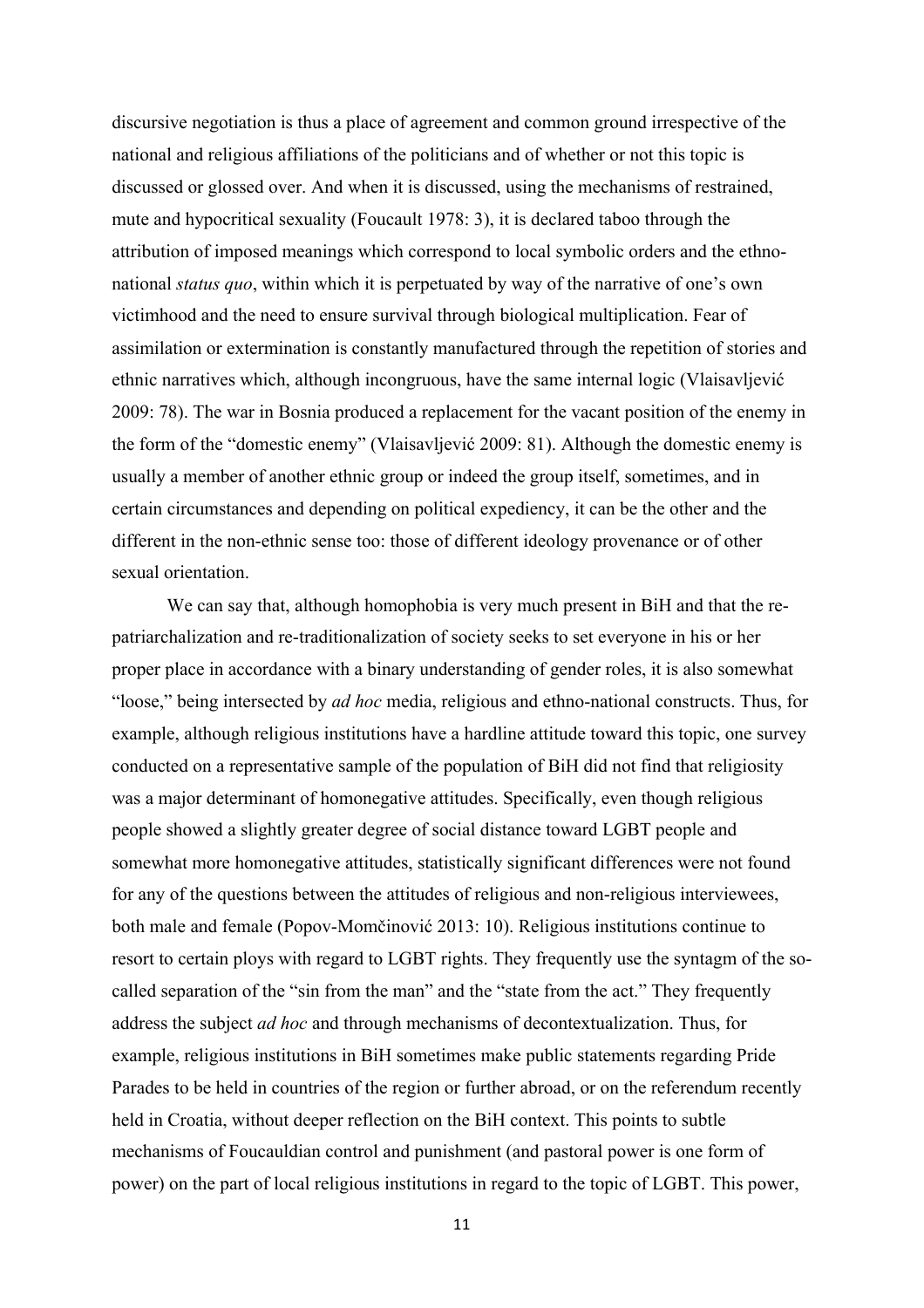exercised through discipline as an "ensemble of minute technical inventions" (Foucault 1995: 220), gives rise to a variety of discursive plays which obscure and conceal the limitation of the public arena (Žižek 2000: 100).

### The Example of Croatia: "In the Name of the Family"

Croatia presents an interesting example of a country that has strong relations with the dominant religion (Perica 2002), but at the same time also gives the greatest rights to its LGBT population in comparison to the rest of the region. From one point, the Catholic Church as the main religion in the country has great influence over state affairs (e.g. history textbooks and a strong position in enforcing identification based on an interplay between religion and ethnicity [cf. Topić 2012, Topić and Vasiljević 2011a, 2011b]). On the other hand, the LGBT population is able to organize gay prides (albeit not always without problems) and has recently won its long struggle to obtain the right to civil partnership and equalization of status with heterosexual marriages. However, the LGBT population has been the subject in 2013 in which one conservative NGO – as will be discussed below – called for a referendum to insert the definition of marriage as a "biological union between a man and a woman" into the country's Constitution. At the same time, Croatia is also the only country that has a football fan group fighting against homophobia in football stadia and where the media stand up against every attempt to violate the rights of the LGBT population (Jutarnji list, Novi List, Index.hr, Slobodna Dalmacija), while those media that belong to the conservative side and are traditionally more affiliated with the Catholic Church (Večernji List) still cannot be called hate preachers.

 Even though the rights of the LGBT population are greater than in other countries of the region, the group has emphasized a few points that still need to be addressed. Namely, LGBT activists believe they are still discriminated against because the legislative system inadequately addresses issues of the legal protection of LGBT people. Besides the antidiscrimination law, the Constitution of the Republic of Croatia does not address the matter of the protection of the rights of its LGBT citizens. Indeed, LGBT rights organizations called for provisions to be included in the Constitution regarding the protection of the rights of gender minorities (Izvještaj o stanju ljudskih prava seksualnih i rodnih manjina u 2010. godini), however, these demands were not met, and in 2013 a referendum was held seeking the addition of a provision in the Constitution according to which marriage would be defined as a "biological union between a woman and a man." This was the initiative of the "In the Name of the Family" (*U ime obitelji*) association (2014), which invokes democracy in its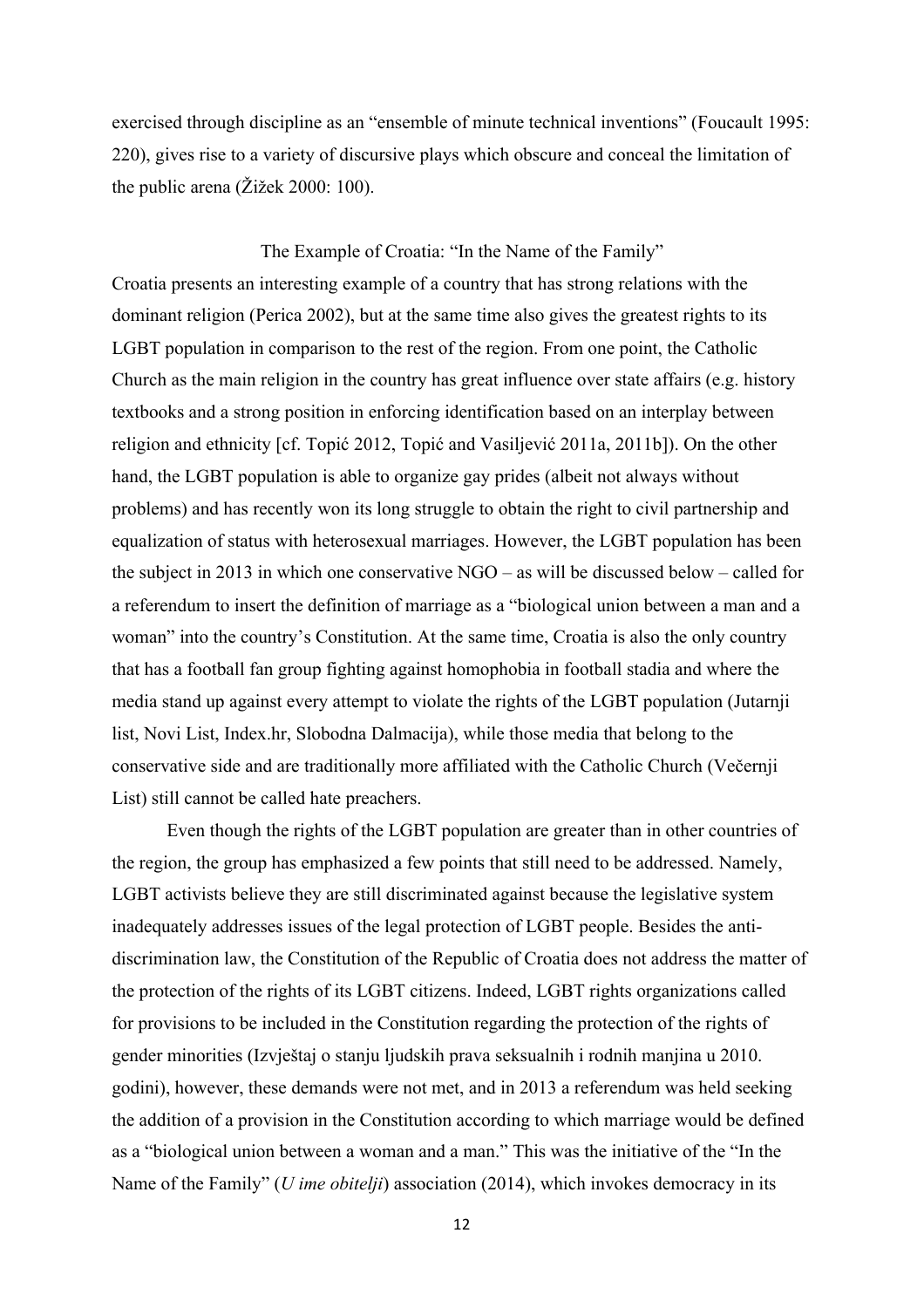campaigning and criticizes the media and the government for undemocratically prohibiting the expression of opinion, and for the "terrorization" of the silent majority by the so-called aggressive minority. In doing so, this association is effectively distorting the fundamental tenets of democracy, advancing the idea that the majority has the absolute right to decide, something which the President of Croatia himself, Ivo Josipović, pointed out, saying that democracy was not a "vote-ocracy" and that democracy did not mean that the majority could trample on the rights of the minority (Jutarnji 2013). Such insistence on the absolute right of the majority was characterized by more left-leaning media and individuals as fascist and discriminatory.

 In Croatia the media are not complicit in discriminating against minority rights as is the case in Bosnia and Herzegovina where the media do not adopt a firm stance with regard to discrimination. Indeed, some media openly position themselves as "guardians of democracy," exposing themselves to insult and accusations. The difference in verbal discrimination in relation to other former Yugoslav republics is that the LGBT community in Croatia is perceived as representing a threat to the family (which was the focal point of the referendum on marriage in December 2013), and less as an illness. The reason for this probably lies in the fact that Croatia and Slovenia removed homosexuality from the list of mental illnesses as early as 1973, and in 1977 the criminal law of the Socialist Republic of Croatia decriminalized homosexual relations. Slovenia, Montenegro and Vojvodina did the same, while the other republics did not. However, the official teaching of the Roman Catholic Church to students of religious catechism is that homosexuality is an illness (Jutarnji 2013a).

 As regards Pride events, despite discrimination against the LGBT community, Croatia is the only former Yugoslav republic in which these events are held regularly, albeit amidst heavy security. The first Zagreb Gay Pride was held in 2002, accompanied by verbal abuse from the public and violence against marchers, but also enjoying significant support from the media, which called the event a test of democracy (Jurčić 2012). After the first event a campaign was launched called "Love is Love" (*Ljubav je ljubav*), and further publicity was given to LGBT rights by the film "Fine Dead Girls" (*Fine mrtve djevojke*) by director Dalibor Matanić. However, participants in the 2007 event in Zagreb had a petrol bomb thrown at them, leading to the first ever hate crimes conviction for the perpetrator. The year 2007 was marked by large-scale attacks on people of LGBT orientation in all public places, as well as in their offices and their own homes. Until 2011, these events were held only in Zagreb, often accompanied by a parallel gathering organized by the HČSP (Izvještaj o stanju ljudskih prava seksualnih i rodnih manjina u 2010), an ultra-right wing political party which has hitherto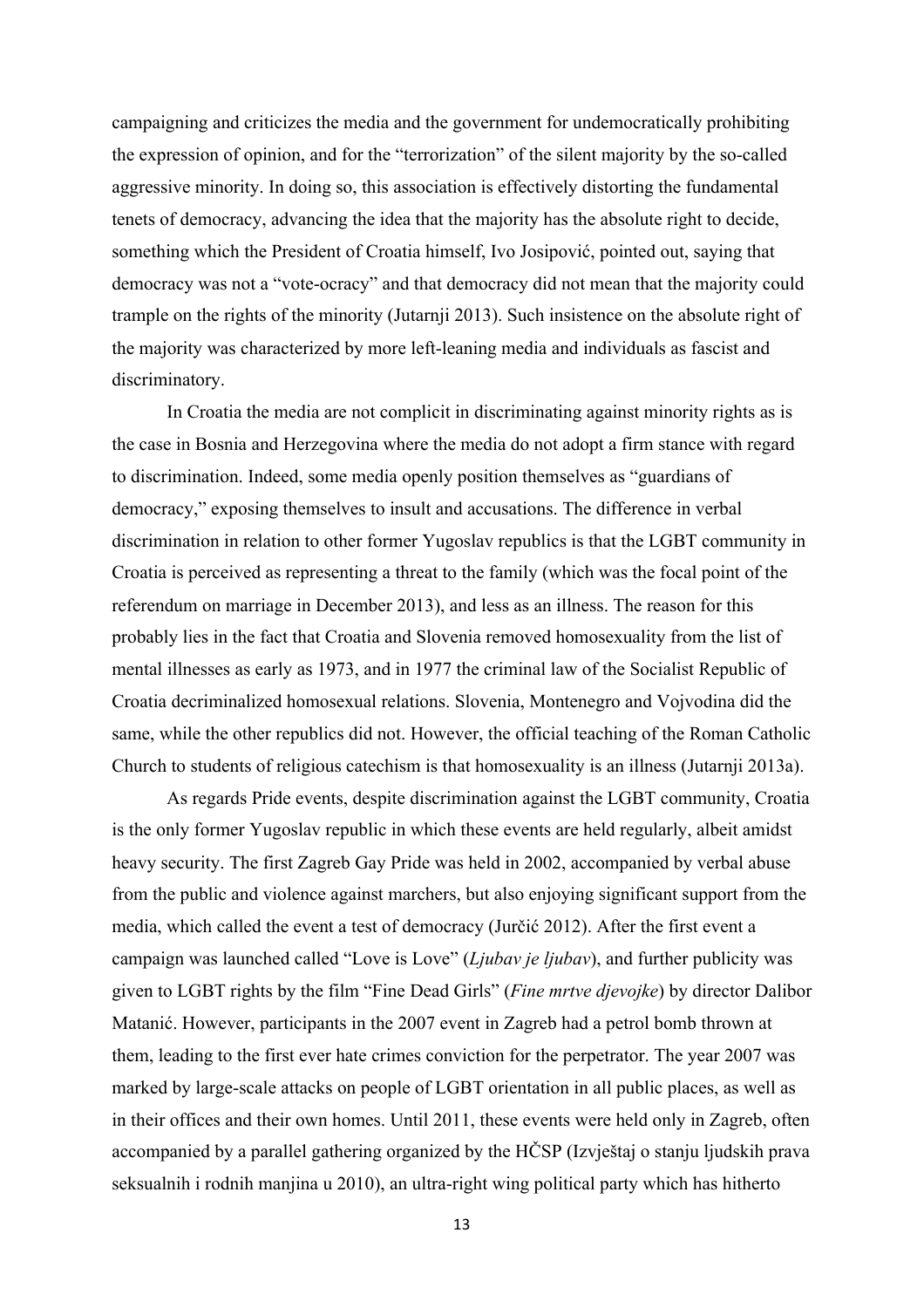failed to meet the election threshold and enter the Croatian parliament, but which systematically seeks to garner publicity and support for its beliefs, including glorification of the Ustasha regime. Such parallel events have often involved discriminatory aspects, in view of the offensive placards they feature (Topić, 2013).

 Although the Gay Pride events in Zagreb have mostly occurred peacefully (with the exception of 2007), a Pride Parade in Split in 2011 lead to a wave of violence in which event participants had stones thrown at them and were verbally abused. Nazi salutes were also in evidence. The media reported that 10,000 protesters wanted to "tear apart the 400 participants of the event" (Jutarnji 2011). On that occasion the police halted the event. The following year the event went ahead, and the LGBT population was able to express its views -- but it should also be noted that the event was held amid a heavy police presence, with all approaches blocked to streets through which the parade was to pass. In other words, this outcome does not mean that there would not have been incidents had they not been physically prevented by shutting down the entire center of Split. It was not until the 2013 event that things passed without incident and without a complete shutdown of the city (Bačić, 2013). However, the events that followed, with the referendum initiative regarding the definition of marriage, showed that an end to the discrimination of the LGBT community was not a social reality.

 Nevertheless, the greatest discrimination comes in verbal form, where those of LGBT orientation are abused at football stadia and by Catholic associations which are not officially part of the Catholic Church but are affiliated with it. Thus the aforementioned referendum initiative on the definition of marriage from 2013 got the fervent support of the Church, which on the day of the referendum (traditionally held on Sundays) called on citizens to come out and vote "yes" (Laudato 2013). The leader of the referendum initiative, Željka Markić, personally admitted after the referendum was over that the referendum was her way of ensuring that the LGBT community would never gain the right to marriage, which belonged only to "normal people" (Jutarnji 2013b). After the referendum, the government continued drafting the Life Partnership Act which it had earlier begun (this separate law serving as proof that there had been no intention to give the LGBT community the right to marriage, hence that the referendum had been unnecessary), and which would permit LGBT citizens a status equivalent to marriage, albeit under the official term "life partnership" (*životno partnerstvo*) (Index 2013).

 This draft law (Ministarstvo uprave RH 2013) provoked protest from the referendum initiative, which protested against the Act claiming that it was evading the referendum decision regarding the status of marriage in Croatia (Jutarnji 2013c). Nonetheless the law was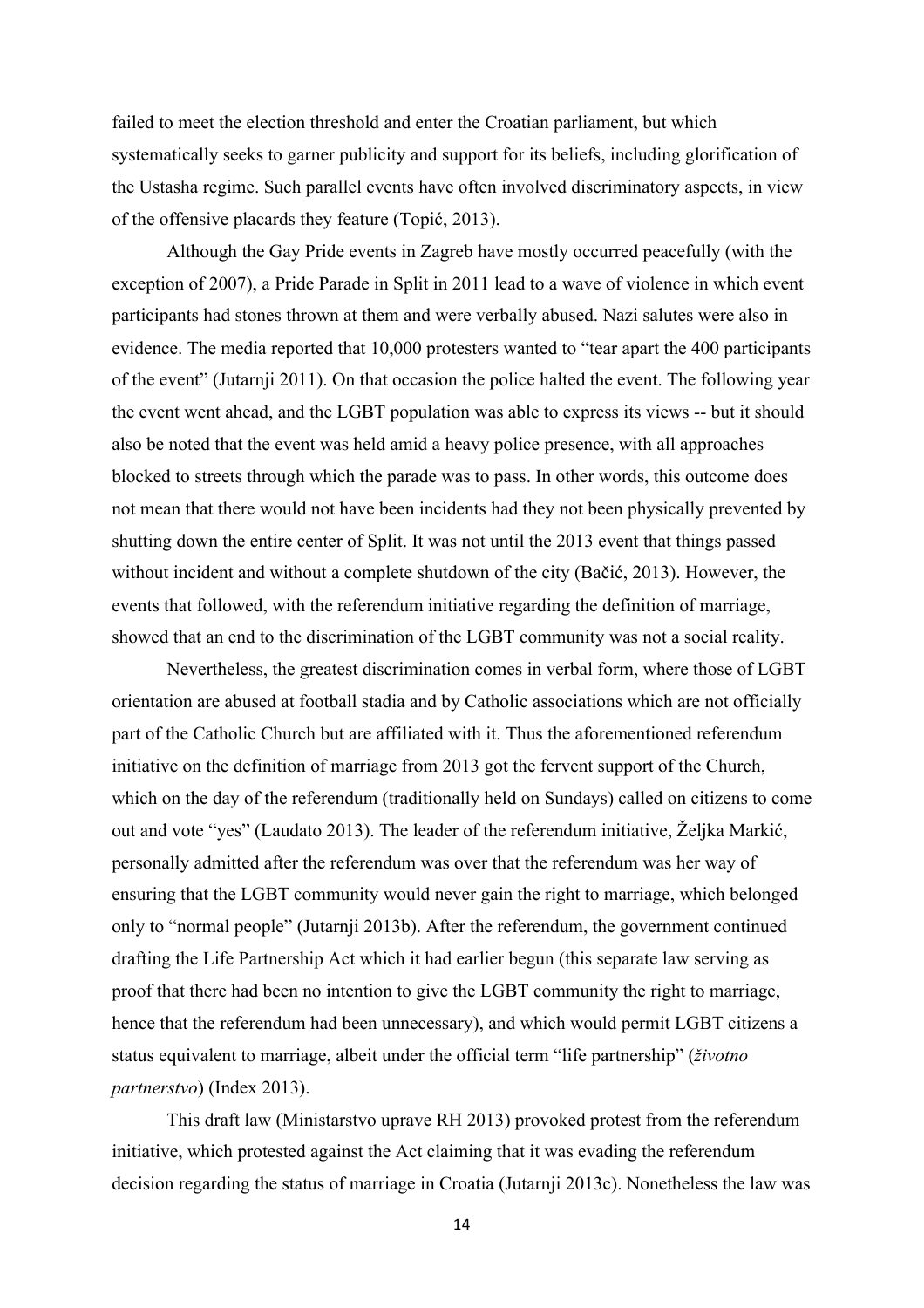passed on 1 September 2014 without triggering major protests, and on 5 September 2014 two men in Zagreb committed to life partnership, which gave them all the same rights as in a heterosexual marriage except in name, and there is no possibility of adopting children (Law on Life Partnership of Same Sex Persons NN 92/14 [Jutarnji 2014a]). The media called this event the "first gay marriage," which triggered complaints from the For the Family group that filed a complaint to the Council for Electronic Media asking the Council to punish and warn all national media that life partnership cannot be called marriage (Večernji 2014). The request was rejected by the Council which stated that the Council could not violate freedom of speech and order the media how to interpret certain laws and terms (Jutarnji 2014b).

 As regards the activities of the Roman Catholic Church and the rights of the LGBT community, the Church has traditionally opposed the recognition of LGBT rights to marriage and the adoption of children, being equally opposed to medically facilitated fertilization and any form of sexual awareness education. After the governing coalition led by the Social Democratic Party introduced a health education curriculum that included a fourth module on sexuality, the Catholic Church took up an opposition stance and called for the government to be brought down by use of arms (Jutarnji 2013d, 2013e). This example shows that the Catholic Church in Croatia does not have quite as much public support as was previously thought, despite its strong relations with politics. When the national media came out in support of the secularization of the state and when public opinion surveys showed that citizens were opposed to the interference of the Church in health education (Jutarnji 2013f), Catholic associations suddenly thrust themselves into the public arena, taking over the task of campaigning against health education.

 Considering the public opposition to church interference in matters of state and the arrival of moderate Pope Francis at the helm of the Catholic Church, who after the referendum on marriage even announced that four extreme right-wingers among the Croatian bishops would be sent into retirement (Jutarnji 2014), it is clear that the Church did not dare wage the battle over the marriage referendum personally, and the "In the Name of the Family" association appeared instead, run mostly by people affiliated either with the Church itself or with organizations affiliated to it. Evidence of this includes the writing of *Glas Koncila,* the official mouthpiece of the Catholic Church. This journal openly campaigned for the marriage referendum, using arguments rather similar to those coming from the In the Name of the Family association. For example, the January 9, 2014 issue carried a report on an interview with Cardinal Bozanić conducted by Croatian Catholic Radio (Hrvatski Katolički Radio) in which the media and government were criticized for their bias and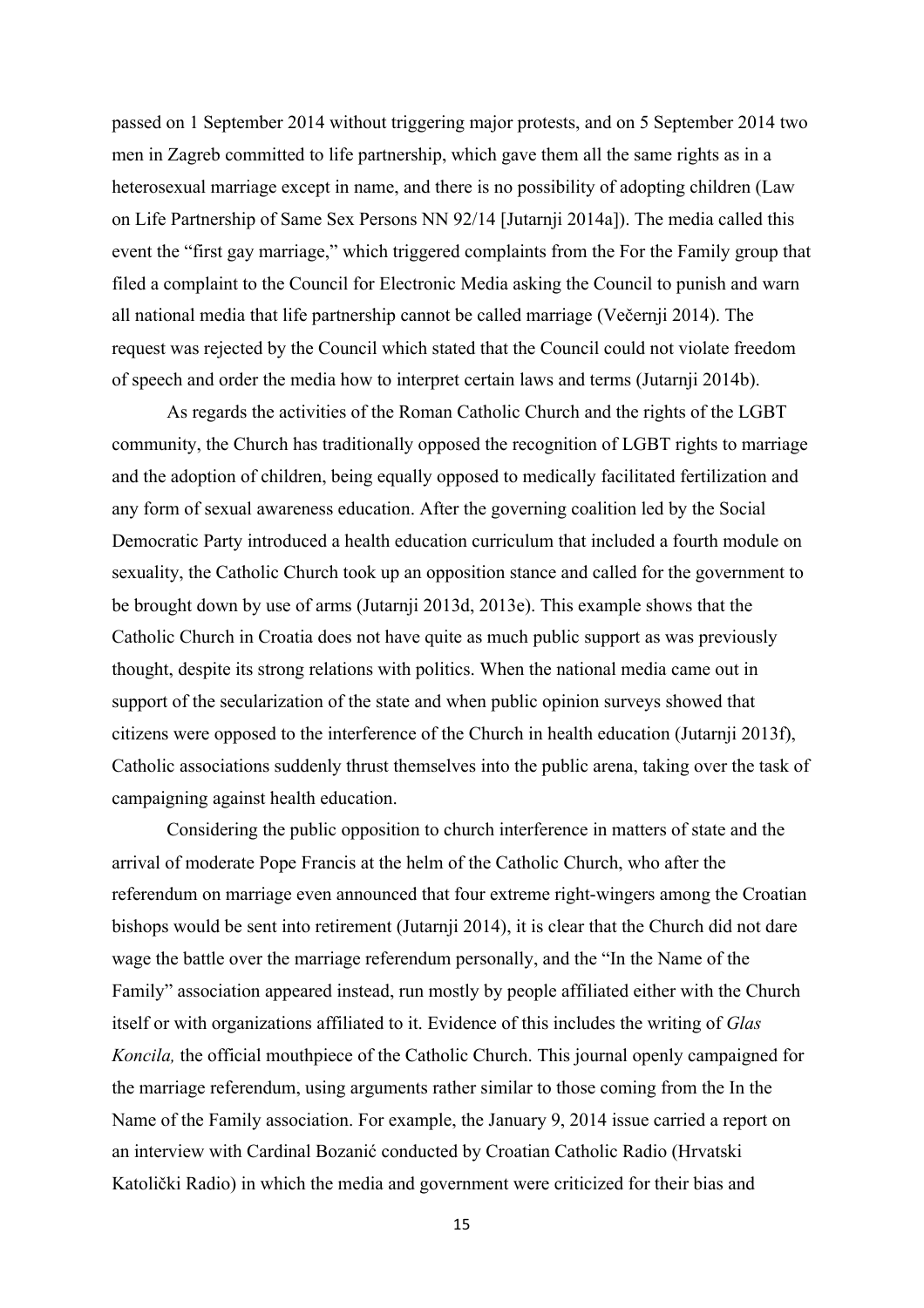tendentiousness (Glas Koncila 2014), arguments which echoed those of the association which initiated the referendum.

 It is clear, therefore, that in Croatia the LGBT community is treated as a threat to the family even though it is not explicitly verbally abused as in other states of the former Yugoslavia, and especially not in the media, which have stood in defense of the rights of people of LGBT orientation.

#### Conclusion

From the foregoing we can see that in Serbia and Bosnia- Herzegovina the media, with their lack of critical distance, contributed further to the circulation of hate speech, lending support to well-established power structures and hierarchies or giving excessive voice to hate speech even when not advocating problematic attitudes themselves. A well-established relationship between ethno-national, religious and homonegative attitudes can be seen at work, where hate speech and similar forms of expression circulate almost unhindered in public discourse, mediated primarily by the mass media. The connection between ethno-nationalism, religion, and especially (homo)sexuality in post-conflict societies explains the functioning of religious nationalism, conferring privilege on heteronormativity and stirring up and supporting an intolerant culture. Open homonegativity is cunningly concealed using what Švab and Kuhar (2005) call the "transparent closet" and the reduction of homosexuality to a personal preference or lifestyle choice, for which there is in fact no place in the public identitary politics of this region. For the only identity which is possible − i.e., that which has an ontologically elevated status − is an ethno-confessional one in these societies in which the principles of justice and right have been ethno-nationalized.

 Croatia presents a different case where the media do not openly agitate toward discrimination of LGBT groups and where Gay Pride manifestations are regularly held moreor-less without incident. However, Croatia has the general problem of the enormously influential Roman Catholic Church which interferes in all aspects of state politics. LGBT community in Croatia have managed to secure the right to life partnership, which is what they have been seeking for more than a decade. The overall continuing influence of the Catholic Church should not be underestimated, and the fact that the LGBT community managed to obtain this right does not mean they will not become targets of significant verbal abuse if Church-related groups manage to gain more political power, which is currently happening with a new referendum initiative to change electoral law so as to allow smaller parties to enter Parliament again, led by the For the Family group.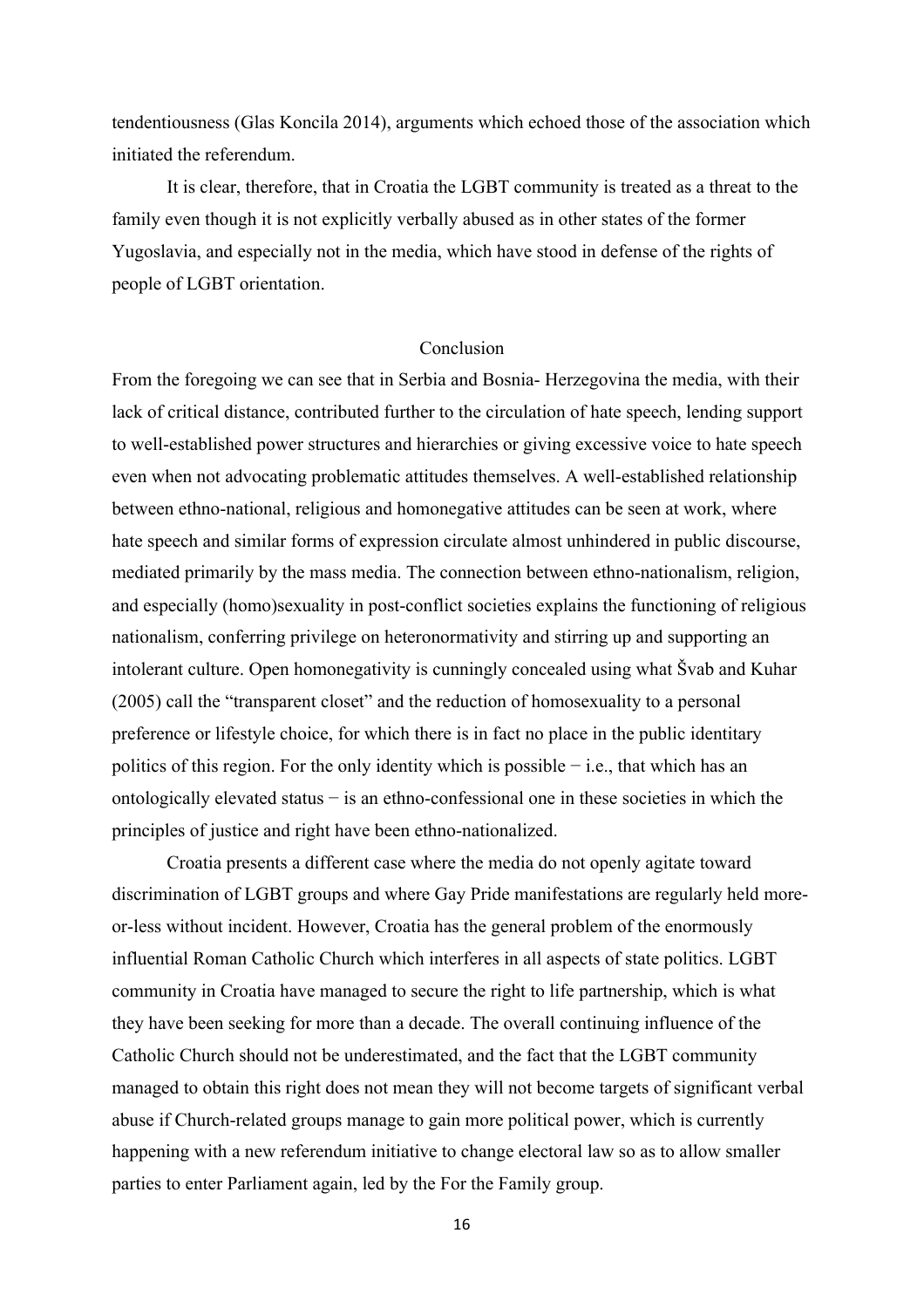#### References

Ahmed, Sara. 2004. *The Cultural Politics of Emotion*. New York: Routledge.

Alispahić, Famir. 2008. "Pederland." *SAFF. Islamist Magazine* 10:18-19.

- Amfilohije, Mitropolit crnogorsko-primorski. 2010. "Kolo smrti na ulicama Beograda." *Pravoslavlje – Novine srpske patrijaršije* 1046: 6*-*8.
- Andrescu, Viviana. 2011. "From Legal Tolerance to Social Acceptance: Predictors of Heterosexism in Romania." *Revista Romana De Sociologie* 22: 209*-*231.
- Antonić, Slobodan. 2012. "Ko je rekao 'zabraniti'." *Vreme* 1113. Retrieved 5 January 2014. from: http://www.vreme.rs/cms/view.php?id=1050110

Bakarec, Nebojša. 2013. "Decu vam neću oprostiti." *Печат* 288: 34*-*37.

*Balkan Insight*. 2013. Retrieved 27 July 2013. from:

http://www.balkaninsight.com/en/article/montegrin-cleric-consecrates-budva-afterpride-parade

- Barreiro, Marinha and Vladana Vasić. 2012. *Praćenje provedbe Preporuke Vijeća Evrope o mjerama za borbu protiv diskriminacije zasnovane na seksualnoj orijentaciji ili rodnom identitetu. Izvještaj za Bosnu i Hercegovinu*. Sarajevo: Sarajevski otvoreni centar.
- Bačić, Mašenka. 2013. "Relaksirajući Gay Pride u Splitu." Retrieved 12 January 2014. from:http://www.h-alter.org/vijesti/ljudska-prava/relaksirajuci-gay-pride-u-splitufotogalerija.
- Bjelić, Dušan I. 2011. *Normalizing the Balkans: Geopolitics of Psychoanalysis and Psychiatry*. Burlington: Ashgate.
- Blažević, Jozo, Bobić Feđa, Saša Gavrić, and Jasmina Čaušević (eds.). 2013. *18 +: Knjiga o nešto drugačijim muškarcima*. Sarajevo: Sarajevski otvoreni centar.
- Brubaker, Rogers. 2012. "Religion and Nationalism: Four Approaches." *Nation and Nationalism* 18: 2-20.
- Butler, Judith. 2000. "Restaging the Universal: Hegemony and the Limits of Formalism." Pp. 11-43 In J. Butler, E. Laclau and S. Žižek (eds.) *Contingency, Hegemony, Universality: Contemporary Dialogues on the Left.* London: Verso. \_\_\_\_\_. 2006. *Gender Trouble: Feminism and the Subversion of Identity.* New York:
	- Routledge.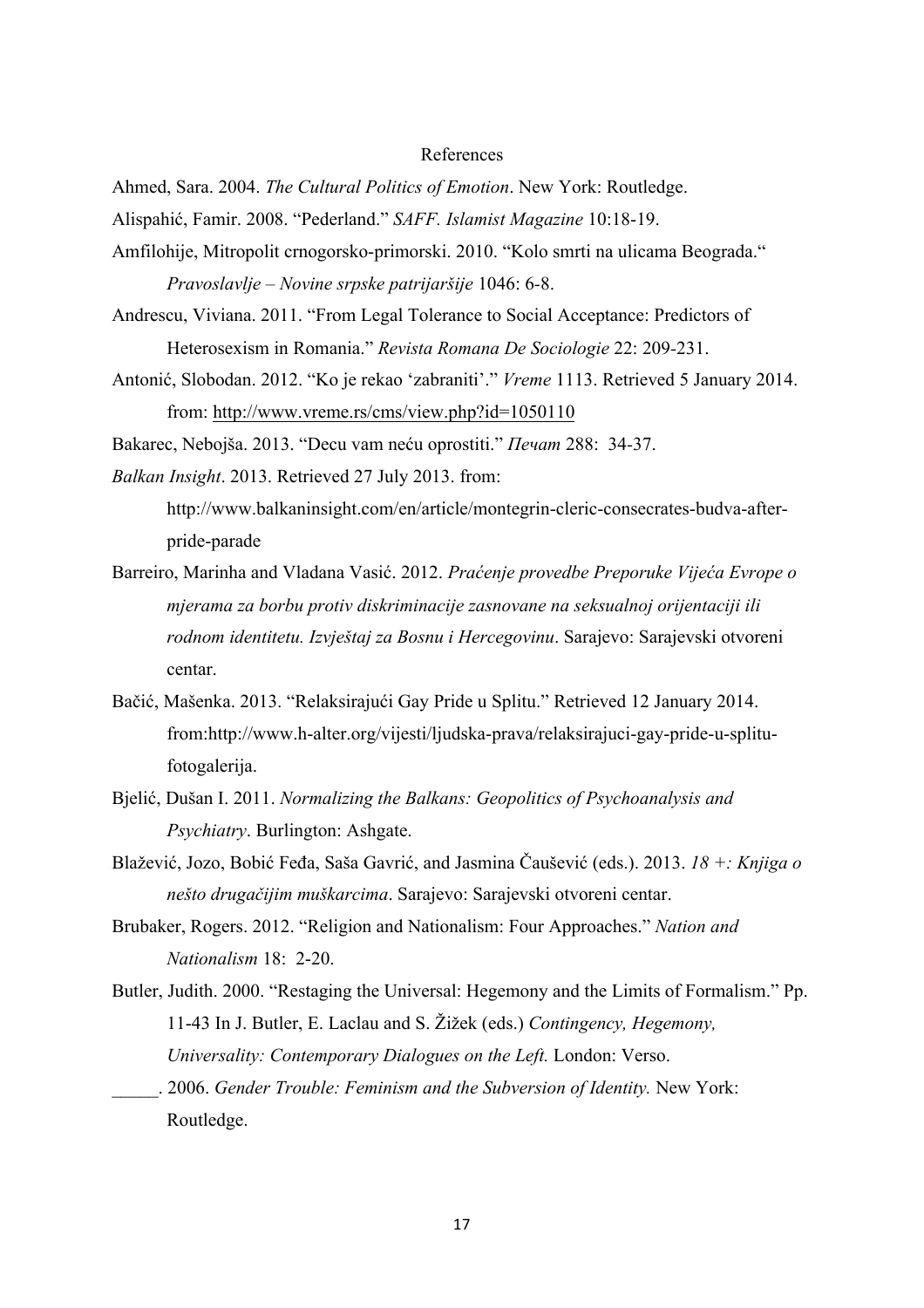*B92.* Net. 2013. "Violence during Montenegro's First Gay Parade." Retrieved 23 January 2013

```
www.b92.net/eng/news/region.php?yyyy=2013&mm=07&dd=24&nav_id=87056
```
- *\_\_\_\_\_*. 2014. "Serbian Orthodox Church: Make a Parade but use your own money." Retrieved 24 September 2014. from: http://www.b92.net/eng/news/society.php?yyyy=2014&mm=09&dd=23&nav\_id=916 90
- Čaušević, Jasmina and Saša Gavrić (eds.) 2012. *Pojmovnik LGBT kulture.* Sarajevo: Sarajevski otvoreni centar and Fondacija Heinrich Böll.
- Čustović, Mia and Zlatiborka Popov-Momčinović. 2013. *Prava LGBT osoba u Bosni i Hercegovini: unutrašnji poslovi.* Sarajevo: Fondacija Heinrich Böll, Fondacija CURE, Sarajevski otvoreni centar.
- Dimitrijević, Vladimir. 2011. "Jedna nakaradna knjiga, manifest nakaradne budućnosti porodice u Srbiji." Retrieved 12 November 2013 from: http://www.dverisrpske.com/sr/za-dveri-pisu/saradnici/114-vladimirdimitrijevic/4125-manifest-smrti-porodice.html
- Foucault, Michel. 1978. *The History of Sexuality Volume I: An Introduction*. New York: Pantheon Books.
- \_\_\_\_\_. 1995. *Discipline and Punish: The Birth of the Prison.* New York: Vintage.
- Gavrić, Saša. 2012. "LGBT aktivizam u Bosni i Hercegovini". Pp. 111-117 In A. Spahić and S. Gavrić (eds.) *Čitanka LGBT ljudskih prava.* Sarajevo: Sarajevski otvoreni centar & Heinrich Böll Stiftung.
- *Glas koncila*. 2014. "Referendum o braku poticaj i za neke nove inicijative." Retrieved 13 January 2014. from: http://www.glas-

koncila.hr/portal.html?catID=2&conID=35172&act=view

- Gligorijević, Jovana. 2012. "Ecce homo(seksualnost)." *Vreme* 1112, Retrieved 5 January 2014. from: http://www.vreme.rs/cms/view.php?id=1048739
- Grigoriadis, Ioannis N. 2013. *Instilling Religion in Greek and Turkish Nationalism: A "Sacred Synthesis."* New York: Palgrave Macmillan.
- Hall, Stuart. 1997. "The Work of Pepresentation." Pp. 15-64 In S. Hall (ed.) *Representation: Cultural Representations and Signifying Practices.* London: Sage.
- Huremović, Lejla. 2012. "Najmlađi homoseksualac u BiH ima 12 godina. Analiza sadržaja izvještavanja printanih medija o LGBT temama u drugoj polovini 2011." Pp. 188-195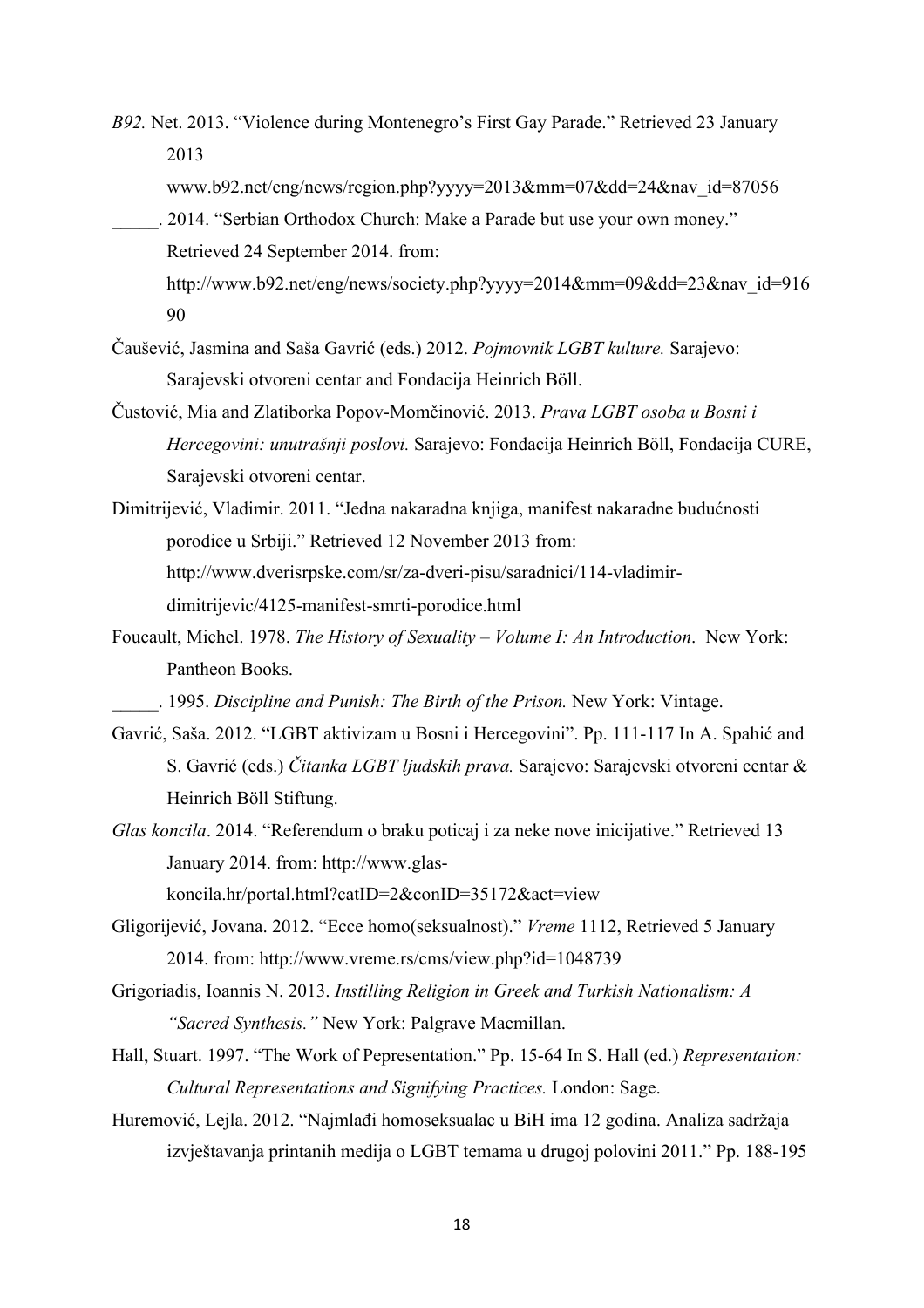In A. Spahić and S. Gavrić (eds.) *Čitanka LGBT ljudskih prava.* Sarajevo: Sarajevski otvoreni centar & Heinrich Böll Stiftung.

- *Index*. 2013. "Završava javna rasprava o Zakonu o životnom partnerstvu." Retrieved 12 January 2014. from: http://www.index.hr/vijesti/clanak/zavrsava-javna-rasprava-ozakonu-o-zivotnom-partnerstvu/715051.aspx
- Informativna služba Srpskog sabora Dveri. 2010. "Država gori, a režim gejeva se češka." Retrieved 5 January 2014. from: http://dverisrpske.com/sr/dveri-na-delu/1286 drzavagori.html
- *Internet portal 021*. 2014. "Amfilohije: Poplave su znak da Bog voli Srbiju i BiH." Retrieved 25 May 2014. from: http://www.021.rs/info/svet/101460-amfilohije-poplave-su-znakda-bog-voli-srbiju-i-bih.html
- Irinej, Episkop bački. 2010. "Saopštenje Svetog Arhijerejskog Sinoda povodom najavâ gejparade u Beogradu: Protiv javnog reklamiranja seksualne orijentacije." *Pravoslavlje Novine srpske patrijaršije* 1046: 5.
- Irinej, Patrijarh srpski . 2011a. "Poruka Njegove Svetosti Patrijarha srpskog G. Irineja." Retrieved 19 November 2011. from:
	- http://www.spc.rs/sr/poruka njegove svetosti patrijarha srpskog g irineja
	- \_\_\_\_\_. 2012b. "Pismo Patrijarha srpskog g. Irineja predsedniku Vlade R. Srbije g. Ivici Dačiću." Retrieved 7 June 2013. from:
		- http://www.spc.rs/sr/pismo\_patrijarha\_srpskog\_g\_irineja\_predseniku\_vlade\_r\_srbije g ivic dachitshu
- Izvještaj o stanju ljudskih prava seksualnih i rodnih manjina u 2010. godini*.* 2010. Zagreb: Iskorak.
- Jovanović, Miloš. 2011. "Moralistička osuda homoseksualnosti u pravoslavlju." *TEME Časopis za društvene nauke* 35: 705*-*744.
- Jovanović, Miloš. 2013. "Silence or Condemnation: The Orthodox Church on Homosexuality in Serbia." *Družboslovne razprave* 29: 79*-*95.
- Juergensmeyer, Mark. 2006. "Nationalism and Religion." Pp 357-67 in A. R. Segal (ed.) *The Blackwell Companion to the Study of Religion*. Malden, Mass.: Blackwell Publishing. \_\_\_\_\_. 2008. *Global Rebellion: Religious Challenges to the Secular State, from Christian Militias to al Qaeda*. Berkeley: University of California Press.
- Jurčić, Marko. 2012. "Povijest LGBT aktivizma u Hrvatskoj." Pp. 89-100 in S. Gavrić (ed.) *Čitanka LGBT ljudskih prava.* Sarajevo: Sarajevski Otvoreni Centar and Heinrich Böll Stiftung.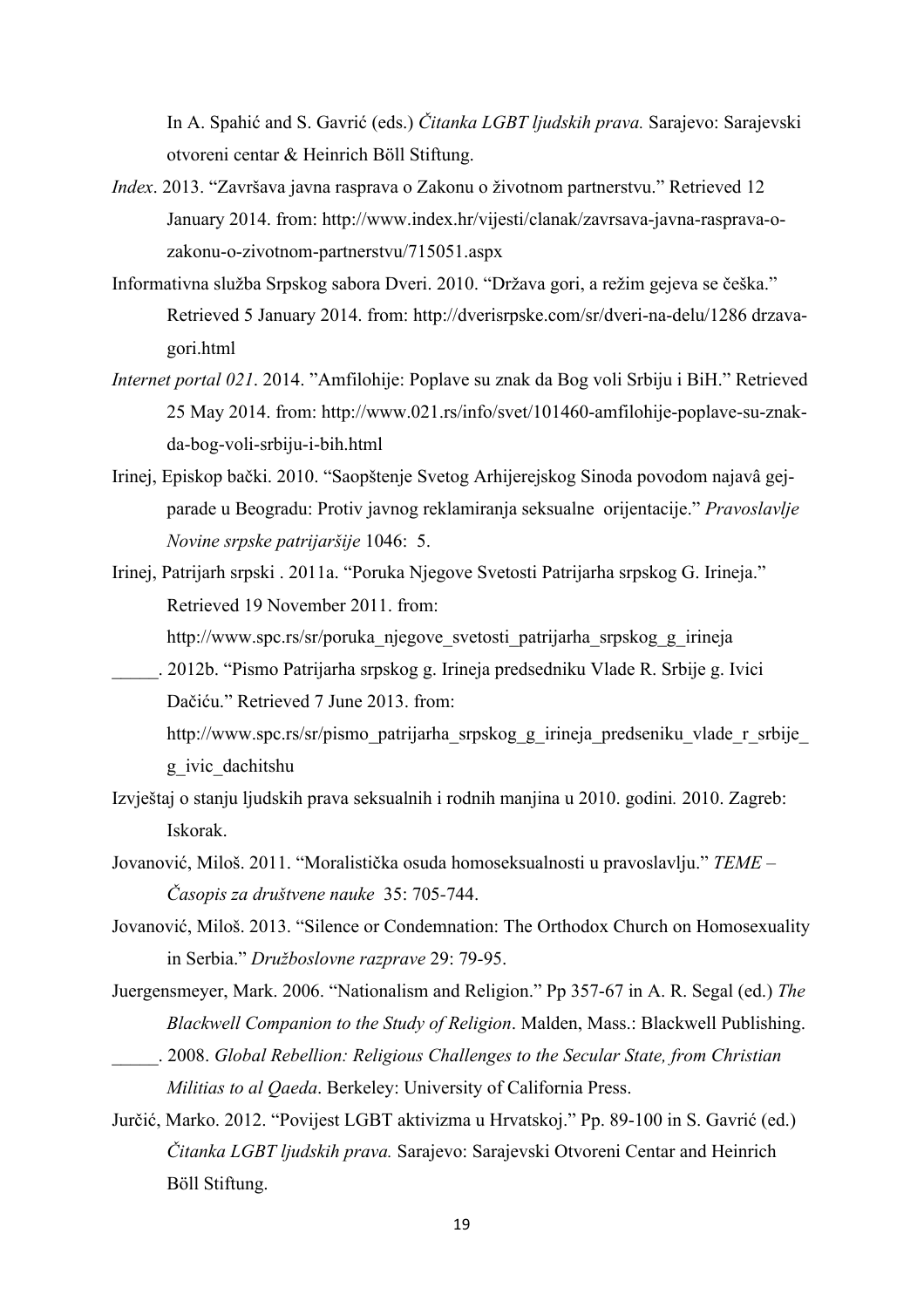- *Jutarnji*. 2011. "Sramota u Splitu: 10.000 homofoba htjelo rastrgati 400 sudionika gay parade." Retrieved 12 January 2014. from: http://www.jutarnji.hr/gay-pride-split--10- 000-homofoba-htjelo-rastrgati-400-sudionika-gay-parade/952694/
- *\_\_\_\_\_*. 2013a. "'Zakonom bih odmah izjednačio tradicionalni i istopolni brak' Predsjednik Josipović u Magazinu Jutarnjeg." Retrieved 12 January 2014. from: http://www.jutarnji.hr/template/article/article-print.jsp?id=1108708
- *\_\_\_\_\_\_*. 2013b. "Vlada čisti udžbenike. Ekskluzivno: 'Djecu u školi više nećemo učiti da je homoseksualnost nastrana bolest'." Retrieved 13 January 2014. from: http://www.jutarnji.hr/-djecu-u-skoli-vise-necemo-uciti-da-je-homoseksualnostnastrana-bolest-/1019932/
- *\_\_\_\_\_*. 2013c. "Željka Markić 'Želimo da *gay* parovi nikada ne dobiju ista prava kao normalni ljudi'." Retrieved 12 January 2014. from: http://www.jutarnji.hr/zeljkamarkic--zelimo-zacementirati-to-da-gay--lezbijski-parovi-nikada-ne-dobiju-istaprava-kao-normalni-parovi-/1143293/
- *\_\_\_\_\_*. 2013d. "Protiv zakona o životnom partnerstvu. Markić 'Povucite zakon koji gay parovima dopušta posvajanje djece' Vlada 'Nema šanse!'." Retrieved 12 January 2014. from:http://www.jutarnji.hr/markic-protiv-zakona-o-zivotnom-partnerstvu--toje-zaobilazni-nacin-da-im-se-dozvoli-posvajanje-djece--/1144202/
- *\_\_\_\_\_*. 2013e. "Biskup pozvao na oružano rušenje vlasti. Vlada: Iz Crkve dolazi govor mržnje! KAPTOL: Nitko nas neće zaustaviti u pobuni protiv vlasti!" Retrieved 13 January 2014. from: http://www.jutarnji.hr/vlada--iz-crkve-dolazi-govor-mrznje- kaptol--nitko-nas-nece-zaustaviti-u-pobuni-protiv-sdp-ove-vlasti-/1077724/
- *\_\_\_\_\_*. 2013f. "Video, skandalozan istup! Biskup usporedio vladu s nacistima: 'Treba nam nova Oluja za svrgavanje vlasti!'" Retrieved 13 January 2014. from:http://www.jutarnji.hr/biskup-usporedio-vladu-s-nacistima/1077502/
- *\_\_\_\_\_*. 2013g. "Istraživanje pokazalo: Čak 56,2% građana protiv miješanja Crkve u zdravstveni odgoj!" Retrieved 13 January 2014. from: http://www.jutarnji.hr/istrazivanje-cak-56-2--gradana-hrvatske-protiv-mijesanjacrkve-u-zdravstveni-odgoj-/1077233/
- *\_\_\_\_\_*. 2014. "Rošade u vrhu Katoličke crkve u RH. Odreknuće: Papa će do Uskrsa umiroviti četvoricu najdesnijih hrvatskih biskupa." Retrieved 13 January 2014. from: http://www.jutarnji.hr/papa-ce-do-uskrsa-umiroviti-cetvoricu-najdesnijihbiskupa/1151567/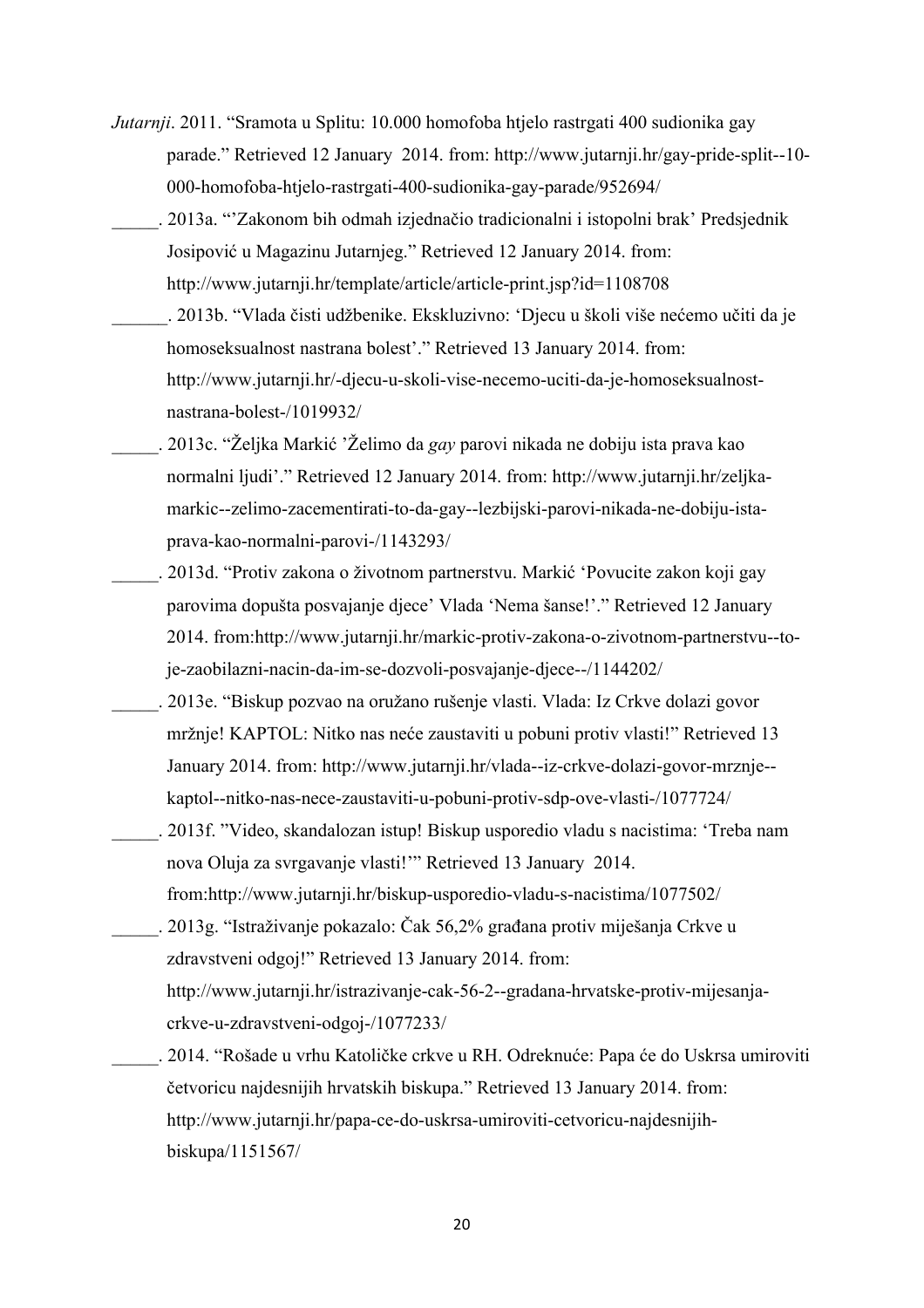- *Laudato*. 2013. "Biskupi pozivaju vjernike da izađu na referendum o braku i zaokruže 'ZA'." Retrieved 12 January 2014. from: http://www.laudato.hr/Novosti/Hrvatska/Biskupipozivaju-vjernike-da-izađu-na-referendum-o.aspx
- Milojević, Snježana. 2012. "Zašto je različitost važna?" Pp 161- 68 In A. Spahić and S. Gavrić (eds.) *Čitanka LGBT ljudskih prava.* Sarajevo: Sarajevski otvoreni centar & Heinrich Böll Stiftung.
- Ministarstvo uprave RH. 2013. *Nacrt prijedloga Zakona o životnom partnerstvu.* Retrieved 12 January 2014. from:http://www.uprava.hr/default.aspx?id=13946
- Nurkić, Edina. 2012. "*Queer Sarajevo Festival: Kolaps sistema*." Retrieved 14 December 2012. from: http://www.diskriminacija.ba/node/72
- Perica, Vjekoslav. 2002. *Balkan Idols: Religion and Nationalism in Yugoslav States*. New York: Oxford University Press.
- Pikić, Aleksandra and Ivana Jugović. 2006. *Nasilje nad lezbijkama, gejevima i biseksualnim osobama u Hrvatskoj: Izvještaj istraživanja*. Zagreb: Kontra.
- Popov-Momčinović, Zlatiborka. 2013. *Ko smo mi da sudimo drugima? Ispitivanje javnog mnjenja o stavovima prema homoseksualnosti i transrodnosti u Bosni i Hercegovini*, Sarajevo: Fondacija Heinrich Böll, Fondacija CURE & Sarajevski otvoreni centar.
- Prejudices Exposed: Homophobia in Serbia. 2010. *Research and Analysis of: Public Opinion, Views of LGBT Population, Discrimination in the Workplace*. Belgrade: Gay Straight Alliance & CeSID. Retrieved 15 September 2013. from: http://gsa.org.rs/wpcontent/uploads/2012/04/Research-Prejudices-Exposed-2010-GSA.pdf
- Rašević, Dragana, Vuk Vučetić, and Zlatiborka Popov-Momčinović. 2013. *Prava LGBT osoba u Bosni i Hercegovini: Političke partije.* Sarajevo: Fondacija Heinrich Böll – Ured za BiH, Fondacija CURE, Sarajevski otvoreni centar.
- Spaić, Nebojša and Vasilije Popović. 2012. "Patrijarh Irinej Intervju Prvi deo." *NIN*, 3233: 16*-*22.
- Švab, Alenka, and Roman Kuhar. 2005. *The Unbearable Comfort of Privacy: The Everyday Life of Gays and Lesbians*. Ljubljana: Peace Institute.
- Takács, Judith and Ivett Szalma. 2011. "Homophobia and same-sex partnership legalization in Europe." *Equality, Diversity and Inclusion: An International Journal* 30: 356*-*78.
- *Tanjug*. 2014a. "Patrijarh Irinej: Ovo je Božja opomena zbog pripreme skupa bezakonja i mrskog poroka." Retrieved 25 May 2014. from: http://www.pressonline.rs/info/drustvo/311579/patrijarh-irinej-ova-kisa-nije-kaznavec-bozja-opomena-zbog-gej-parade.html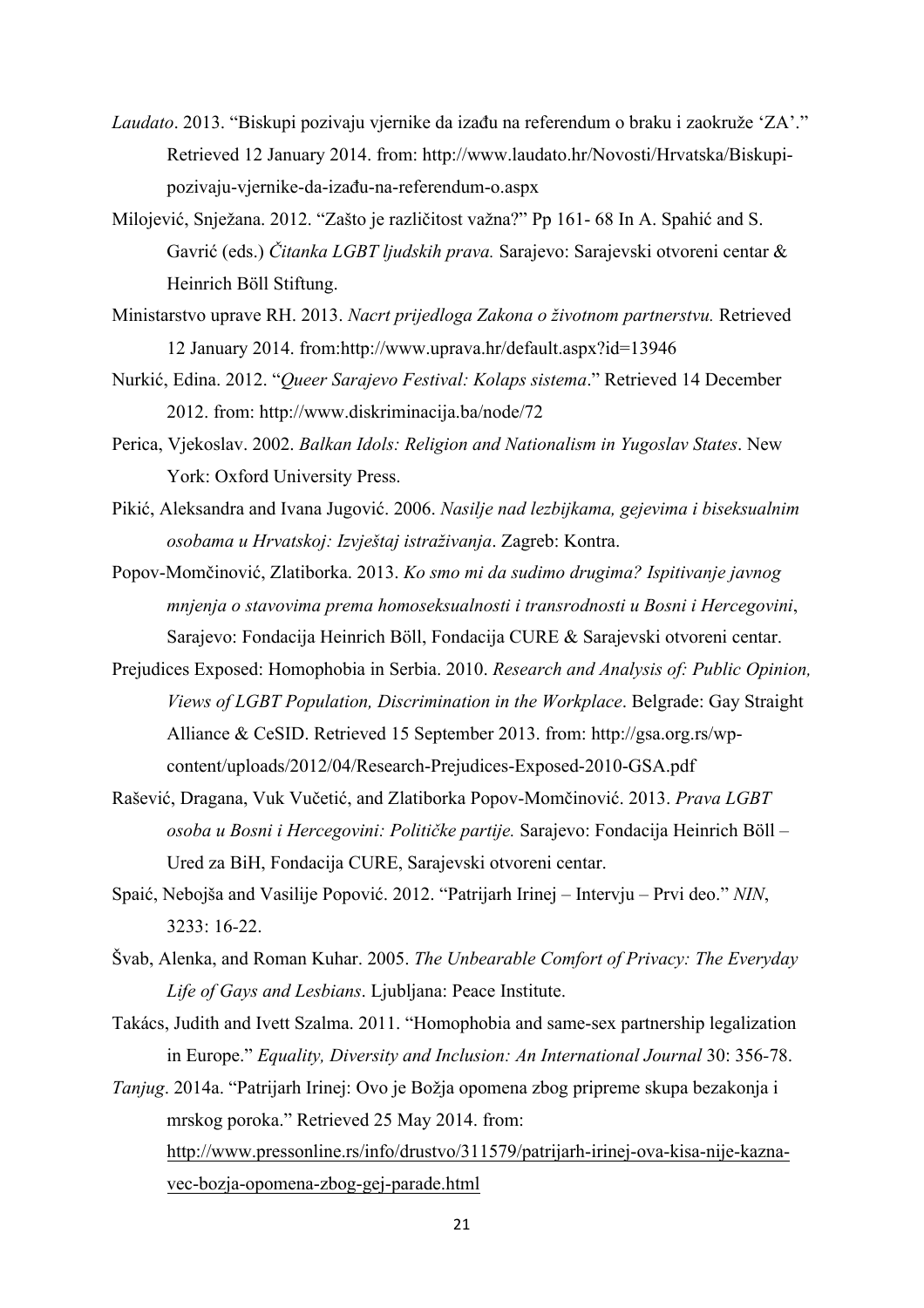- *\_\_\_\_\_*. 2014b. "Patrijarh: Gej parada vrh nemoralnog brega." Retrieved 25 May 2014. from: http://www.politika.rs/rubrike/Drustvo/Patrijarh-Gej-parada-vrh-nemoralnogbrega.sr.html
- Topić, Martina. 2012. "Deconstruction of The Religious Narrative: *Antemurale Christianitatis* and the Construction of Difference." Pp 47-74 in N. Knežević and S. Sremac (eds.) *Demitologizacija religijskih narativa na Balkanu: Uloga religija u (post)konfliktnom društvu i pomirenju.* Novi Sad: Centre for the Study of Religion, Politics and Society.
- \_\_\_\_\_. 2013. "European Identity and the Far Right in Central Europe: A New Emerging Concept or a New European 'Other'?" Pp 229-70 in B. Radeljić (ed.), *Debating European Identity: Bright Ideas, Dim Prospects*. Oxford: Peter Lang.
- \_\_\_\_\_ and Snježana Vasiljević. 2011. *Identity Construction Programs of the State and the EU: Case study Phase III ‒ Citizens and Modernities: Between National and European Paths in Croatia*. Research report to the European Commission in FP7 EC project "Identities and Modernities in Europe."
- \_\_\_\_\_. 2011a. *Identity Construction Programs of the State and the EU: Case Study Phase II*. Research report to the European Commission in FP7 EC project "Identities and modernities in Europe."
- *Tportal*. 2013. "U nedjelju će hrvatska demokracija biti likvidirana." Retrieved 12 January 2014. from: http://www.tportal.hr/vijesti/komentari/301745/U-nedjelju-ce-hrvatskademokracija-biti-likvidirana.html
- Tucić, Živica. 2011. "SPC u novom veku (3): Homoseksualnost i pedofilija Greh pohote." NIN 3137, 42*-*45.
- *U ime obitelji*. 2014. Official site. Retrieved 12 January 2014. from: http://uimeobitelji.net/
- Vlaisavljević, Ugo. 2007. *Rat kao najveći kulturni događaj: Ka semiotici etnonacionalizma.*  Sarajevo: Maunagić.
- Vukadinović, Đorđe*.* 2012. "Inicijativa za spas Srbije." Retrieved 5 June 2014. from: http://www.nspm.rs/politicki-zivot/inicijativa-za-spas-srbije.html
- Van den Berg, Mariecke, David J. Boss, Marco Derks, R. Ruard Ganzevoort, Miloš Jovanović, Anne-Marie Korte, and Srdjan Sremac. 2014. "Religion, Homosexuality, and Contested Social Orders in the Netherlands, the Western Balkans, and Sweden." Pp. 116-34 in G. Ganiel, H. Winkel and C. Monnot (eds.) *Religion in Times of Crisis*. Leiden: Brill.